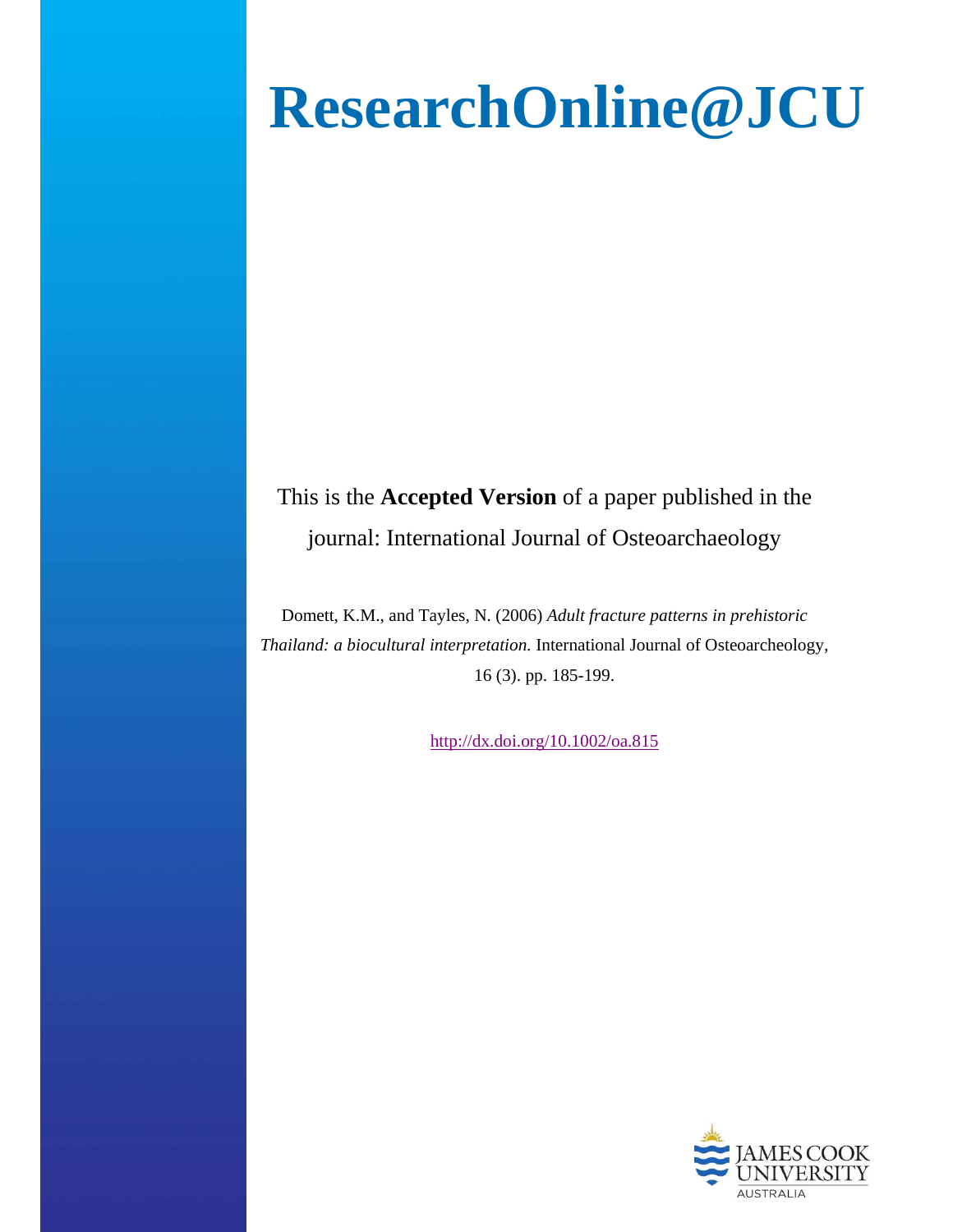**TITLE:** Adult fracture patterns in prehistoric Thailand: a biocultural interpretation **SHORT TITLE:** Fracture patterns in prehistoric Thailand

**AUTHOR:** K.M. Domett<sup>1</sup> and N.Tayles<sup>2</sup>

**INSTITUTION:** 1. Discipline of Anatomy, School of Biomedical Sciences, James

Cook University, Townsville, Australia.

2. Department of Anatomy and Structural Biology, School of Medical Sciences,

University of Otago, Dunedin, New Zealand.

#### **CONTACT DETAILS:**

 Dr Kate Domett Discipline of Anatomy School of Biomedical Sciences James Cook University Townsville QLD 4811 Australia Ph + 61 7 4781 5608 Fax + 61 7 4781 5945 e-mail: kate.domett@jcu.edu.au

**KEY WORDS:** Southeast Asia, Thailand, fractures, accidents, interpersonal violence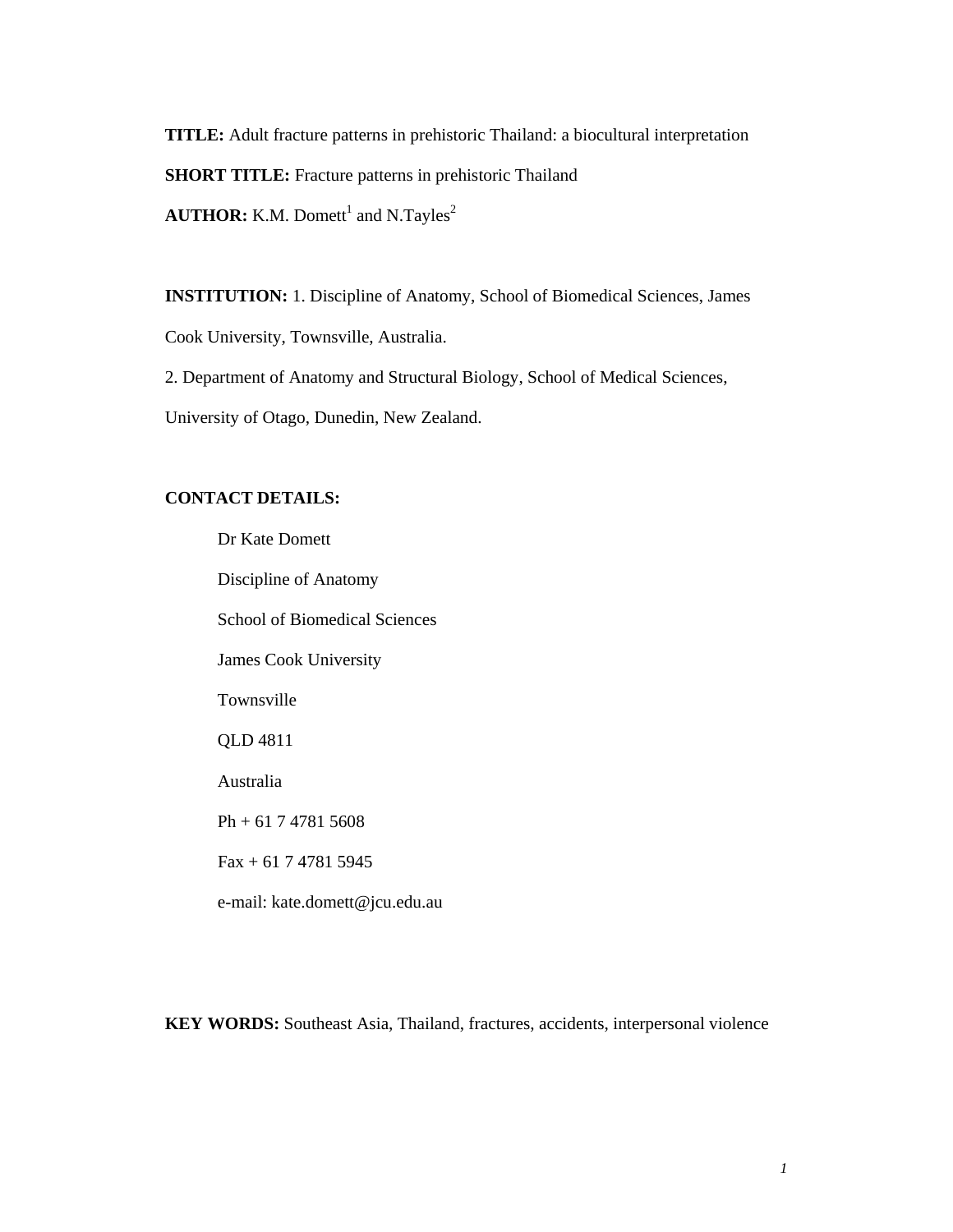#### **Abstract**

The prevalence and distribution patterns of trauma in samples of human skeletal remains can reflect the risks to which the community was exposed in daily activities or as a result of interpersonal violence. This paper describes the patterns of non-vertebral fractures in skeletal samples from four prehistoric Thai sites in terms of long bone fracture rates and individual prevalence rates. The sites range in date from c. 2000 BC (Neolithic) to 400 BC (late Bronze Age) and in environment from coastal estuarine to seasonally dry upland plains. These differences in the natural and cultural environment provided a basis for comparison among the samples representing nearly 300 adult individuals. The types of fractures ranged from simple to severe but most had healed successfully with few limiting complications. The small bones of the hands and feet as well as clavicle and forearm bones were most frequently fractured among all samples. Overall there was an increase in the major long bone fracture rates from the Neolithic (0.3%) to the Bronze Age (3.0%) that may reflect a change in subsistence activities such as land clearance for the intensification of rice agriculture. The prevalence of ulnar fractures is particularly high in the Bronze Age and the analysis of their possible cause, combined with evidence for craniofacial fractures, is suggestive of the presence of interpersonal violence in a small number of individuals.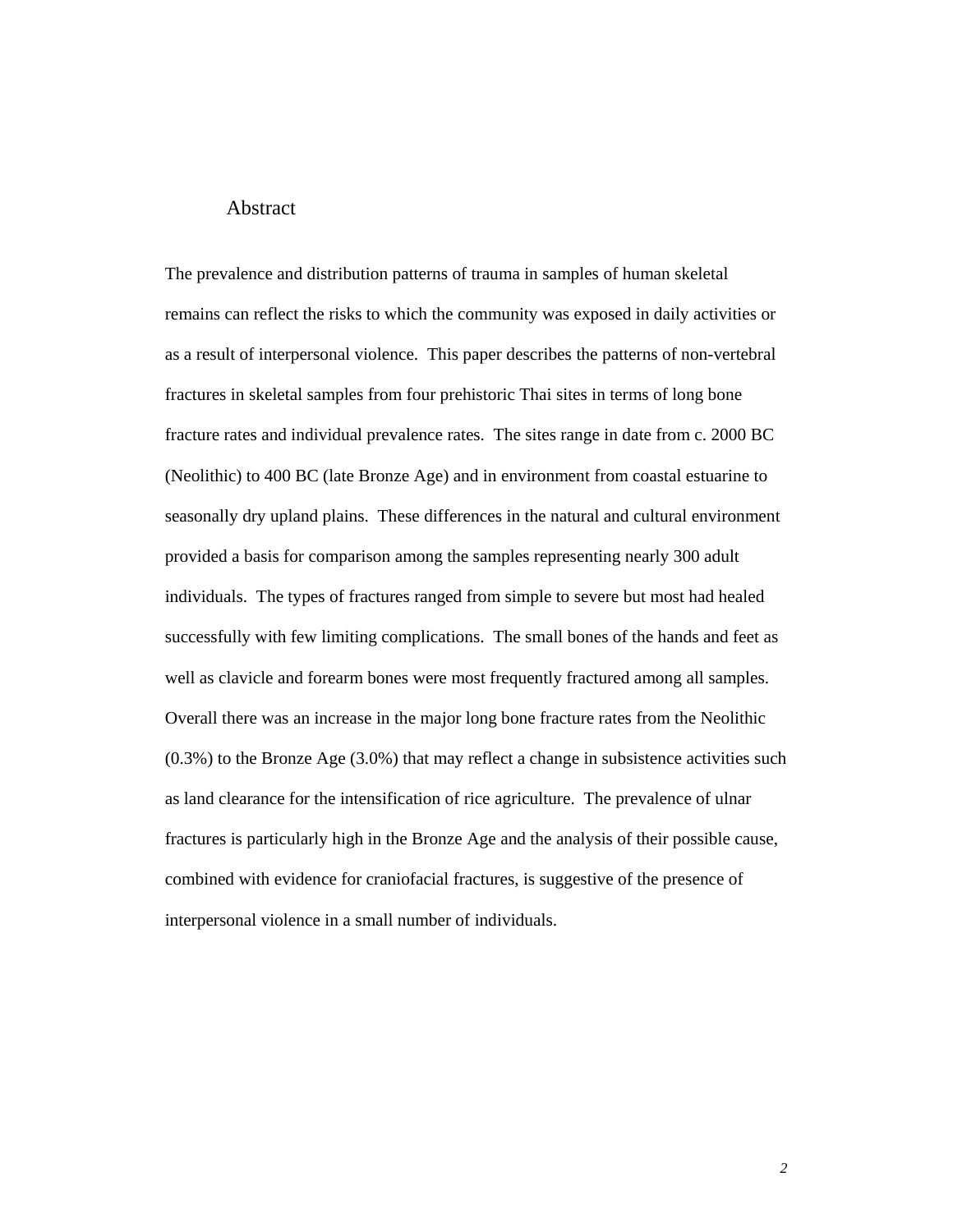#### **Introduction**

The assessment of trauma can provide information about an individual's relationship with their physical and cultural environment, and observations over an entire skeletal sample can provide information about a population's exposure to risk and provide a basis for comparison among populations (Larsen, 1997; Jurmain, 1999). A number of studies have, in the past decade or so, significantly advanced research on fractures in prehistoric populations (for example Merbs, 1989; Roberts, 1991; Lovell, 1997). The biocultural interpretation and comparison of fracture patterns in prehistoric populations, rather than the analysis of isolated traumatic pathologies, can be particularly informative at the population level (for example Lovejoy & Heiple, 1981; Kelley & Angel, 1987; Grauer & Roberts, 1996; Judd & Roberts, 1998; Alvrus, 1999).

Lovell (1997) recommends classifying fractures according to their predominant characteristics. In this way a single cause is not immediately inferred before all possible evidence is considered. For example, labeling an ulna fracture as a 'parry' fracture immediately implies a violent causation that is not necessarily true of all ulnar fractures. There are many different causes for these, including falls, which are the most frequent cause in modern populations (Rogers, 1992). By systematically analysing the patterns and types of fractures in a skeletal sample significant information may be derived concerning the cause of the fracture and the subsequent effect of the injury on the individuals and the population. Lovell (1997) provides a descriptive protocol for assessing fracture healing success. It includes recording the maximum length of the bone, the apposition of the fracture ends, the degree of rotation, and the degree of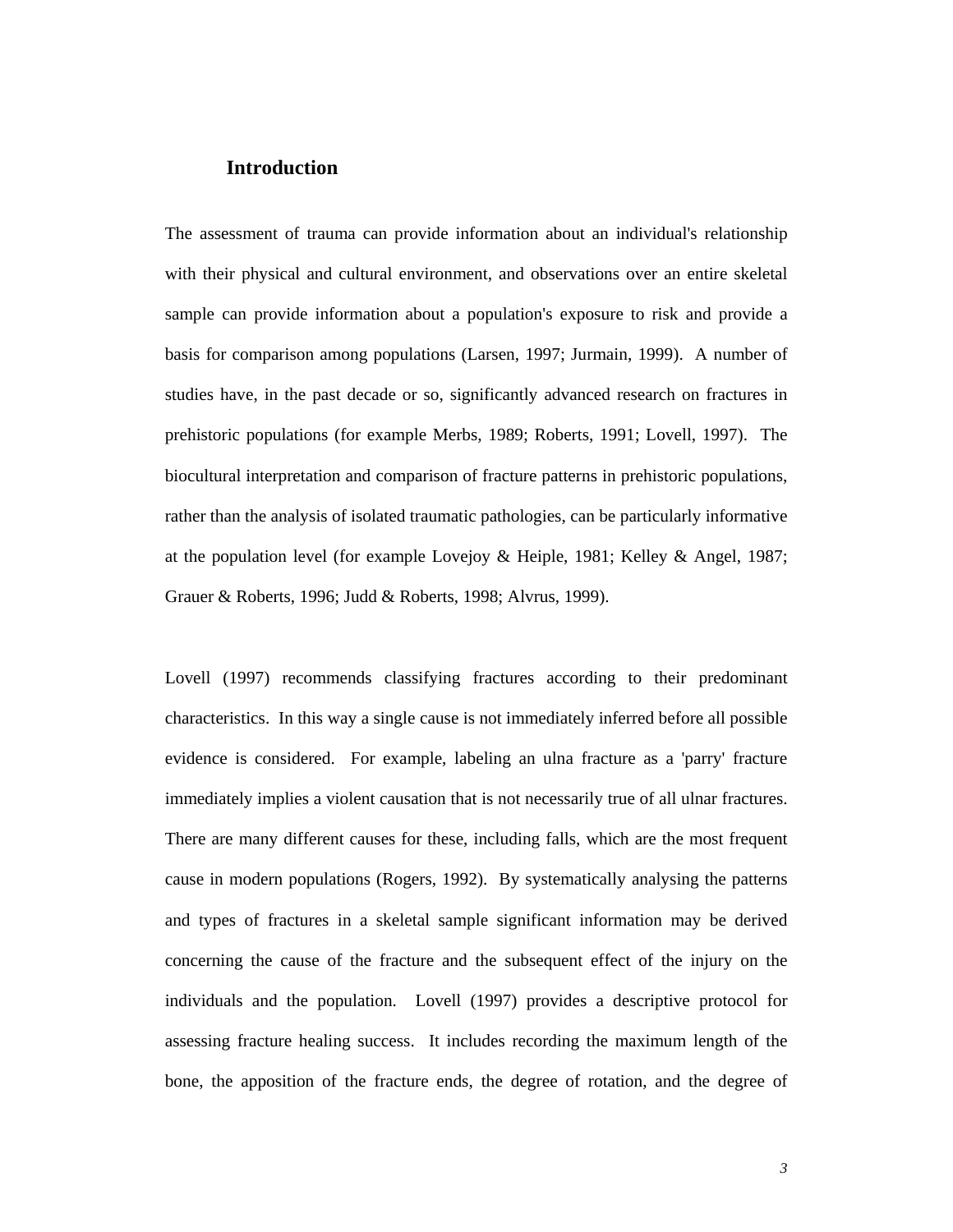angulation of bone at the fracture site (Lovell, 1997). These details assist in the interpretation of such aspects as the quality of healing and complications associated with fractures.

The clinical literature details the extensive array of fractures possible, their cause, and potential complications (Bucholz & Heckman, 2001). Fractures are generally the result of an accident or intentional violence (Roberts & Manchester, 1995). Some individuals may be more predisposed to fracture through an underlying pathological condition such as osteoporosis. This is one of the more common predisposing conditions but infection, developmental abnormalities, and Paget's disease (Springfield & Jennings, 1991; Aufderheide & Rodriquez-Martin, 1998) may also predispose an individual to fracture by weakening the bone.

In this interpretation of the patterns of trauma in Southeast Asian prehistory, adults from four samples from two different regions and three different cultural time periods are studied. This geographic and temporal variation provides an opportunity to examine fracture patterns in relation to both the natural and cultural environment in order to interpret evidence using a biocultural approach. This paper aims to describe the fracture patterns within the samples and compare them between regions and over time. The regions considered are coastal and inland riverine environments. Despite the physical differences in these locations and therefore in lifestyle of the inhabitants, there is no reason to believe either environment was more physically demanding with a higher risk for fracture. Therefore it is hypothesised that there will be no difference in fracture rates between regions, although the patterns of bones affected may differ. The cultural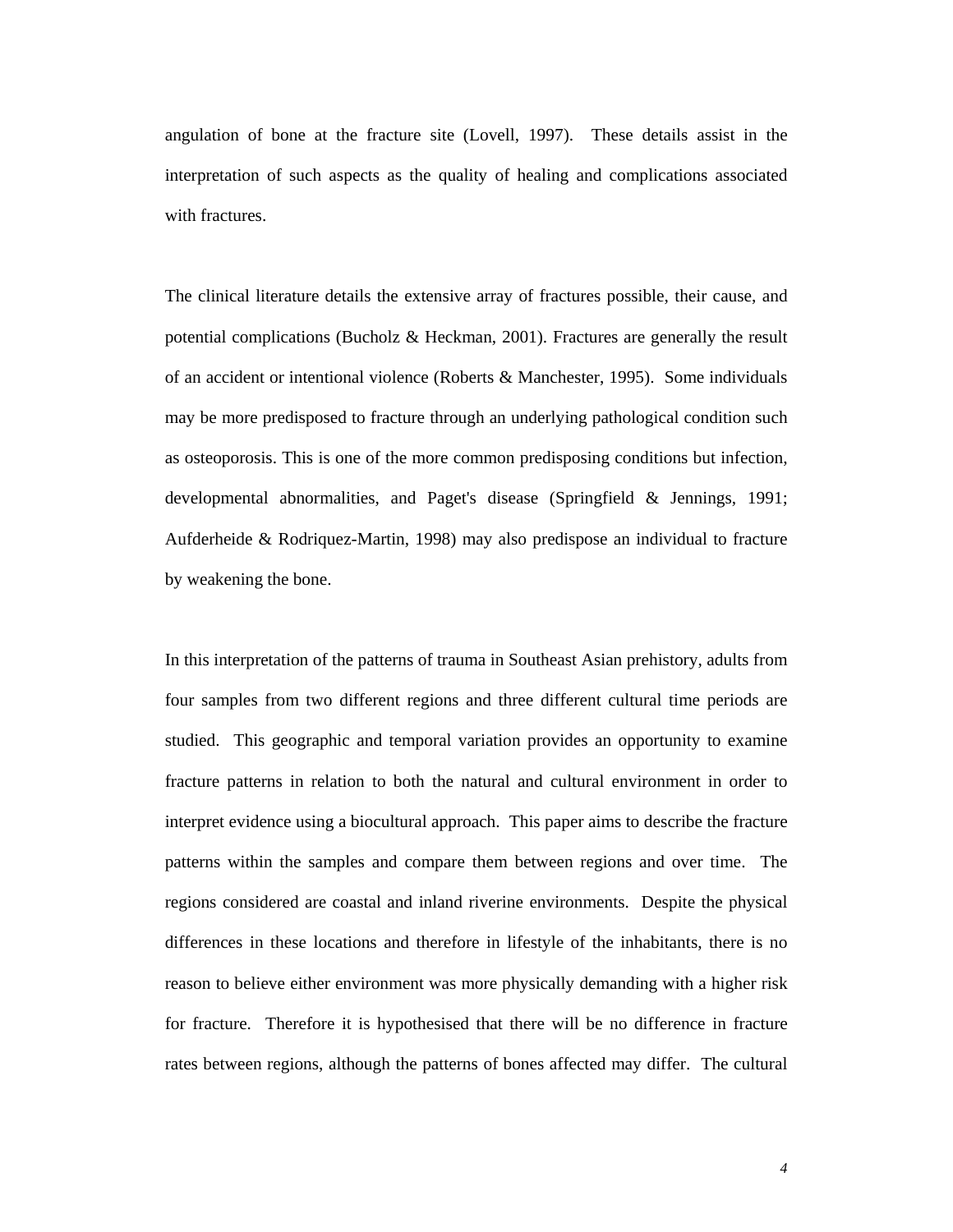periods considered range from Neolithic through to the Bronze Age. During these periods there were changes in both the natural environment and in social organisation. There was land clearance in association with the agricultural intensification of rice, increasing sedentism, and associated increasing population density (Higham, 2002). These factors may have led to increased competition for resources and possible interpersonal violence either between or within communities. It is hypothesised that fracture rates would increase over time, mainly from accidents but also possibly from competition.

In order to achieve these aims, the characteristics of each fracture are determined first. This involves (1) describing the fracture in the terms defined above following Lovell (1997), (2) detailing possible complications and (3) determining the possible cause of the fracture. The pattern of trauma in each sample is then described, including the distribution within the skeletons and prevalence by sex and through the calculation of fracture rates for bone elements. In order to determine the significance of rates and patterns of fractures, comparisons will be made with other Asian and worldwide samples. The hypotheses are then addressed by comparing the fracture rate data by geographic region and over cultural time periods.

There are some limitations in the analysis of fractures in skeletal remains. These have been reviewed in Roberts (1991) and are outlined briefly here. Firstly, it is not possible to determine the age at which a fracture occurred. Secondly, some fractures, especially in subadults, can heal extremely well, leaving no sign of their occurrence. Small but significant stress fractures may not be easily identified unless every bone is

*5*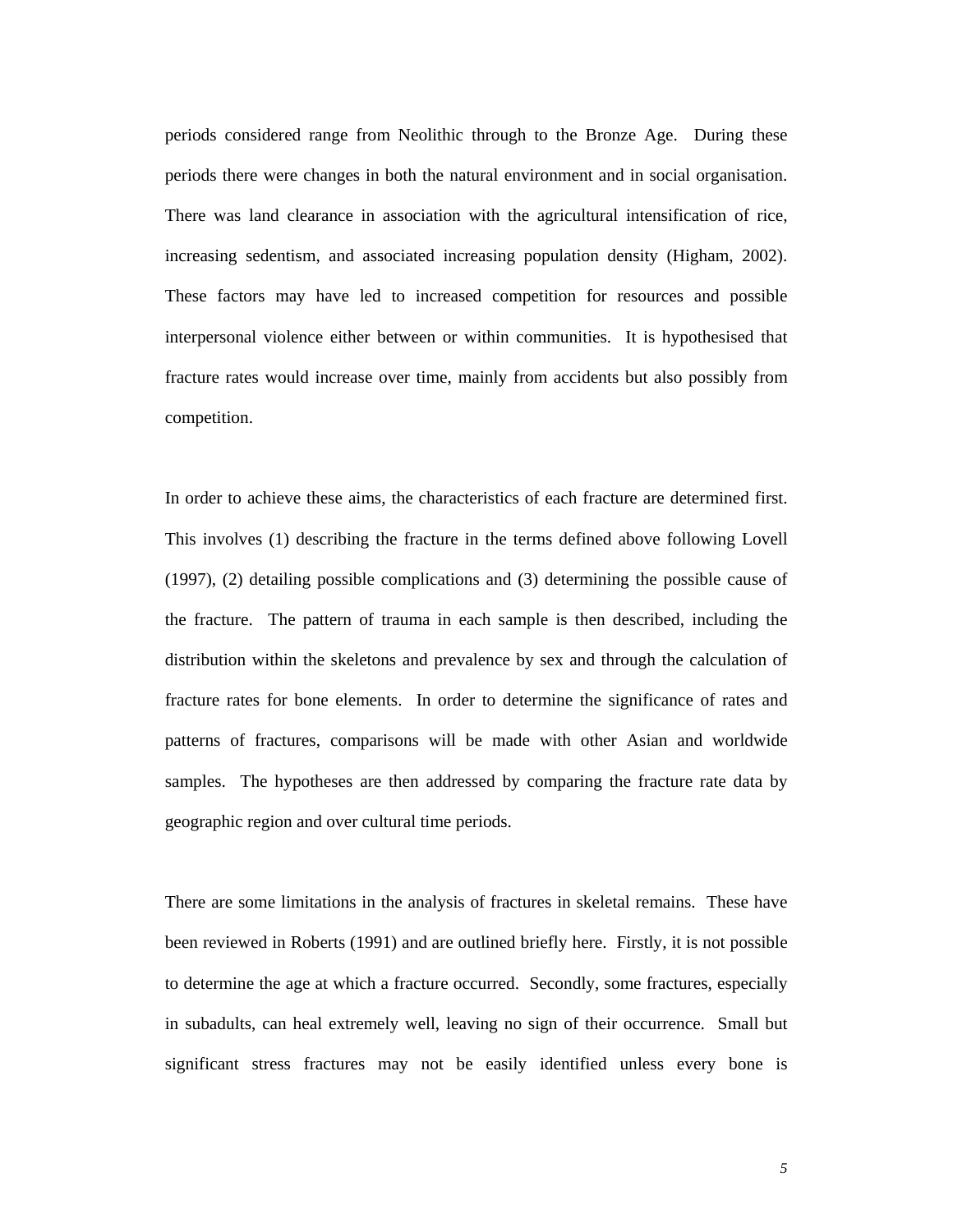radiographed, but this methodology is frequently limited by financial and logistical constraints. Fractures occurring just before death may be indistinguishable from postmortem damage resulting from post-depositional disturbance.

This analysis of trauma in the Thai skeletal collections includes fractures of the long bones, craniofacial bones, and axial skeleton other than the vertebrae. Evidence of such conditions as spondylolysis in the Thai samples under investigation has been previously considered in Domett (2001).

#### **Materials**

The skeletal samples are from four different prehistoric sites in Thailand. The basic information for each site is provided in Table 1 and their location is indicated in the map in Figure 1. Khok Phanom Di and Nong Nor are both in the southeastern region of Thailand and were coastal or close to the coast in prehistory. Ban Lum Khao and Ban Na Di are in inland northeastern Thailand, on tributaries of the Mekong River.

The samples represent two different time periods (Table 1). Khok Phanom Di was occupied by a Neolithic community for up to 500 years beginning approximately 2000 BC (Higham & Bannanurag, 1990). The nearby cemetery of Nong Nor, in use during the Bronze Age (1100-700 BC) (Higham & Hogg, 1998), postdates that of Khok Phanom Di and is approximately contemporary with Ban Lum Khao in the Northeast (1400-500 BC) (Higham, 2002). The sample from Ban Na Di is from the late Bronze Age, approximately 600-400 BC (Higham, 1996). The four skeletal samples have previously been extensively reported on in Tayles (1999) and Domett (2001).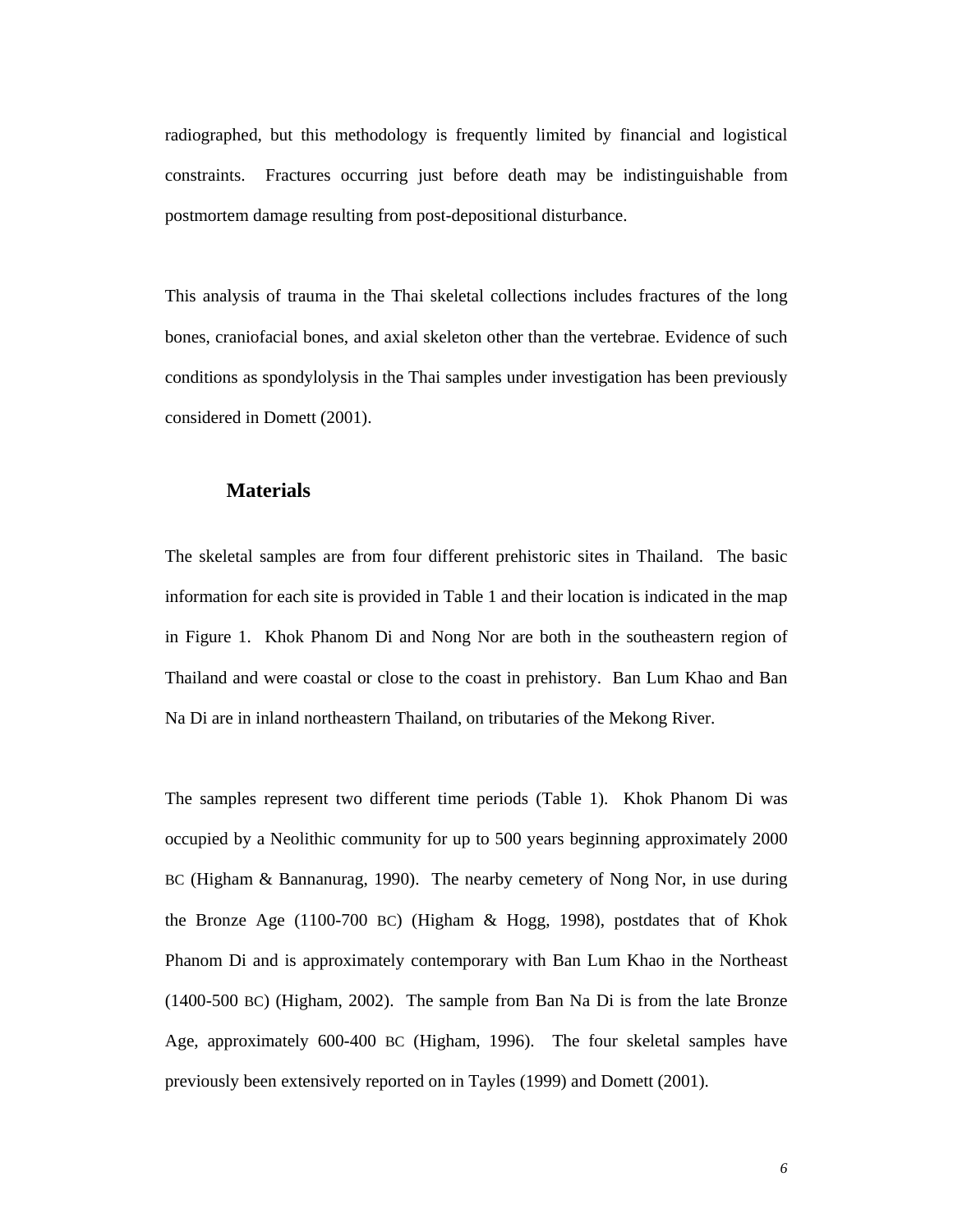In total, the four samples provide 299 adult skeletons of varying completeness and preservation. The skeletal material from Khok Phanom Di and Ban Lum Khao are the best preserved with many individuals represented by near complete skeletons. The material from Ban Na Di is moderately well preserved but many individuals are represented by incomplete skeletons. The material from Nong Nor provided the largest sample size but is the least well preserved, with many fragmented bones.

Table 2 provides summary data regarding the age at death and sex distribution of each sample. Standard morphological analyses have been carried out in order to determine the sex of each adult individual (Buikstra & Ubelaker, 1994). Morphological features of the pelvis and cranium were given priority. In some cases metric assessment was necessary to estimate sex. Adults were aged using the pubic symphysis when present but in many cases dental wear was employed using the method of seriation (Buikstra  $\&$ Ubelaker, 1994). In all the samples except Khok Phanom Di a proportion of individuals were unable to have their age at death or sex estimated. Further details are provided in Tayles (1999) and Domett (2001).

#### **Methods**

1. Characteristics of the fractures

Every adult bone present was assessed macroscopically for signs of healed antemortem fractures. When identified, the fracture was described in detail in terms of the degree of shortening compared with the contralateral side, apposition of fracture fragments, and angulation and rotation of fracture fragments following healing as detailed in Lovell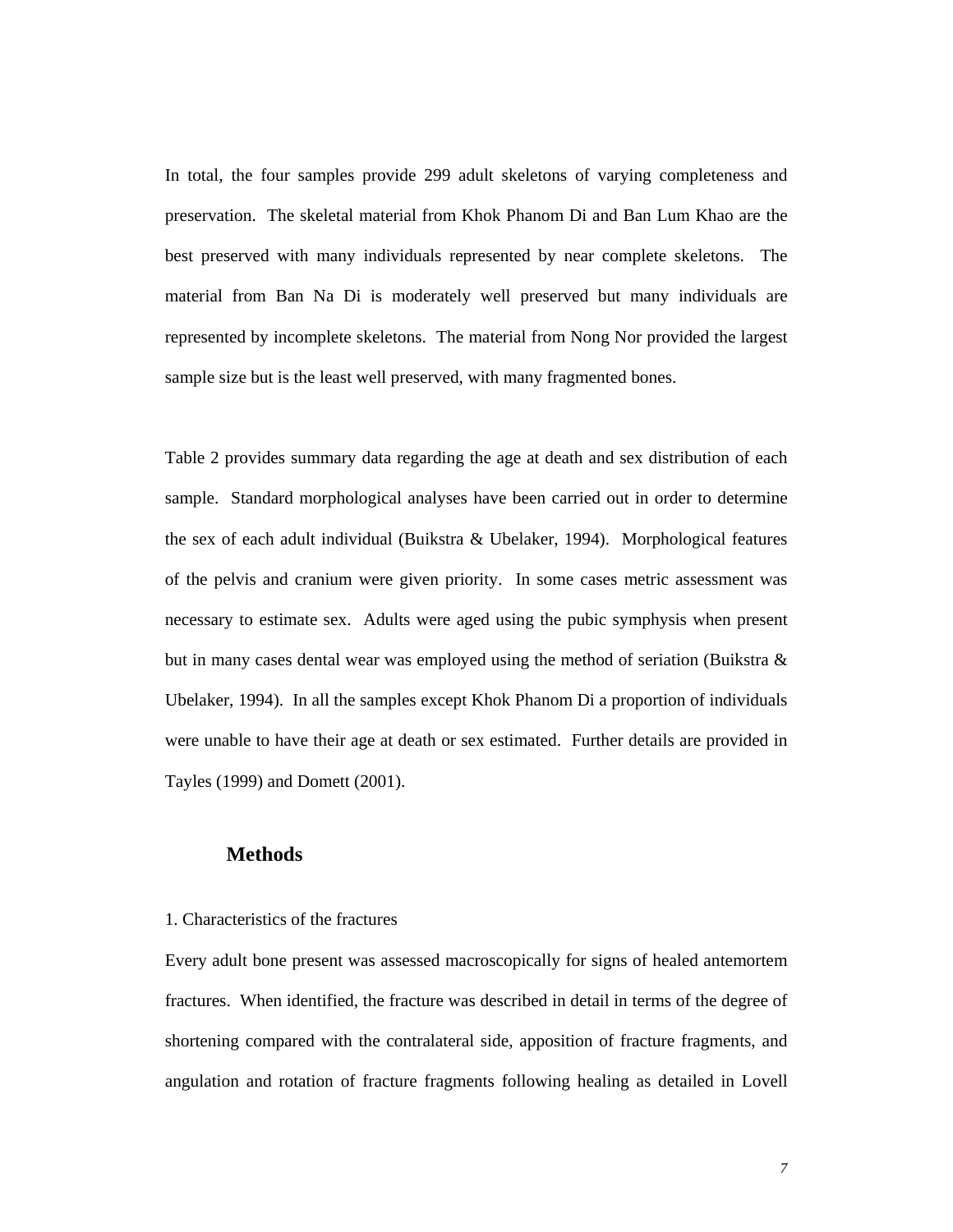(1997). This very detailed information is summarised here and can be found in Domett (2001).

Any possible signs of complications were also noted, such as an association with osteoarthritis in an adjacent joint, or cortical or subperiosteal infection. However, it is recognised that these types of pathologies may not always be directly a result of a fracture and could have been present before the fracture occurred. Long bone length measurements were recorded for both the bone affected and the contralateral bone to determine the degree of shortening.

#### 2. Patterns of fractures

Fracture frequencies were calculated for both adult skeletal elements and for adult individuals. The frequencies in skeletal elements have been defined as 'rates' and were limited to the major long bones of adults. Skeletal elements were counted and the rate, expressed as a percentage, was calculated by dividing the number of bones with fractures by the number of complete bones present in the sample. The fracture rates in smaller bones, such as those of the hands and feet were not calculated because the wide variation in the preservation of these bones precluded sensible analysis of such data. The frequencies in adult individuals have been defined as the 'prevalence', which was calculated from the number of individuals with one or more fractures, including fractures in the small bones, as a proportion of the total number of individuals in the sample. The calculation of fracture rates was deemed more reliable as it removes the bias of preservation to some degree (Jurmain, 1999). An 'individual' in a skeletal sample can sometimes be represented by only a few bones and therefore not correspond

*8*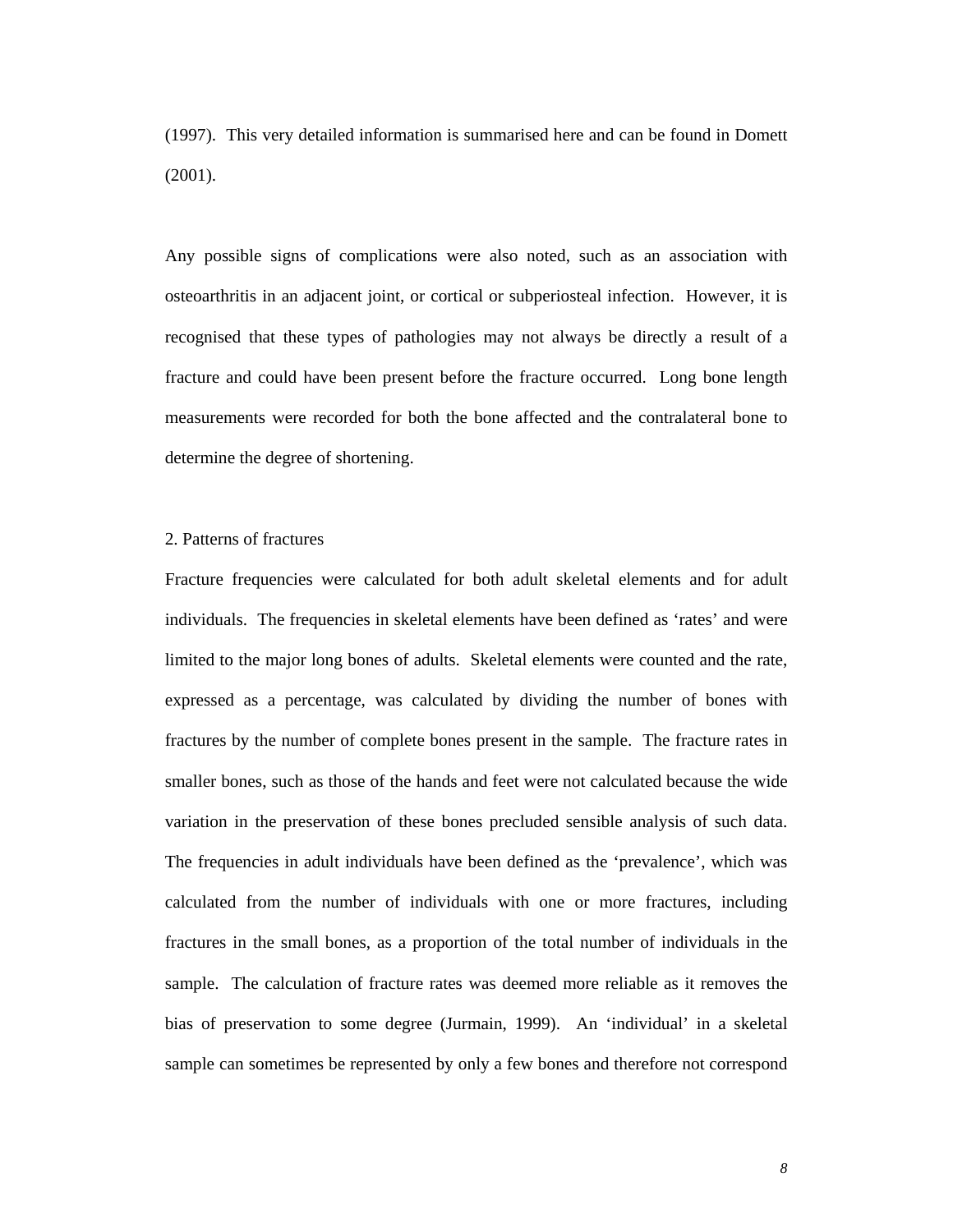to a complete individual, with the potential to lead to underestimation of the prevalence. This problem is analogous to the presentation of dental pathology, where the current practice is to present both sets of data (Hillson, 2001).

The following hypotheses were tested:

*Hypothesis 1: That there is no difference in fracture rates between the regions*  This first hypothesis was tested by combining the samples from the coastal southeast region (Khok Phanom Di and Nong Nor) and comparing them with the combined samples from the inland northeast region (Ban Lum Khao and Ban Na Di).

#### *Hypothesis 2: That there is an increase in fracture rates over time*

The Neolithic sample (Khok Phanom Di) was compared to the combined data for the Bronze Age samples (Ban Lum Khao, Nong Nor and Ban Na Di) to test the second hypothesis.

The statistical analyses in this study have purposely been kept simple. Complex statistics on sometimes inadequate data (for example, small sample sizes and/or missing data) can lead to misleading interpretations. Chi2 tests (used for comparing three or more samples, or two large samples) and Fisher's exact tests (FET) (used for comparing two samples) were employed to compare samples. A critical level for acceptance or rejection was established at 5%, as is most commonly used (Zar, 1999). FETs are particularly useful when sample sizes are small ( $Zar$ , 1999) and when the Chi<sup>2</sup> test cannot be used given the latter's caveat of 80% of cells containing an expected value of greater than five (Zar, 1999).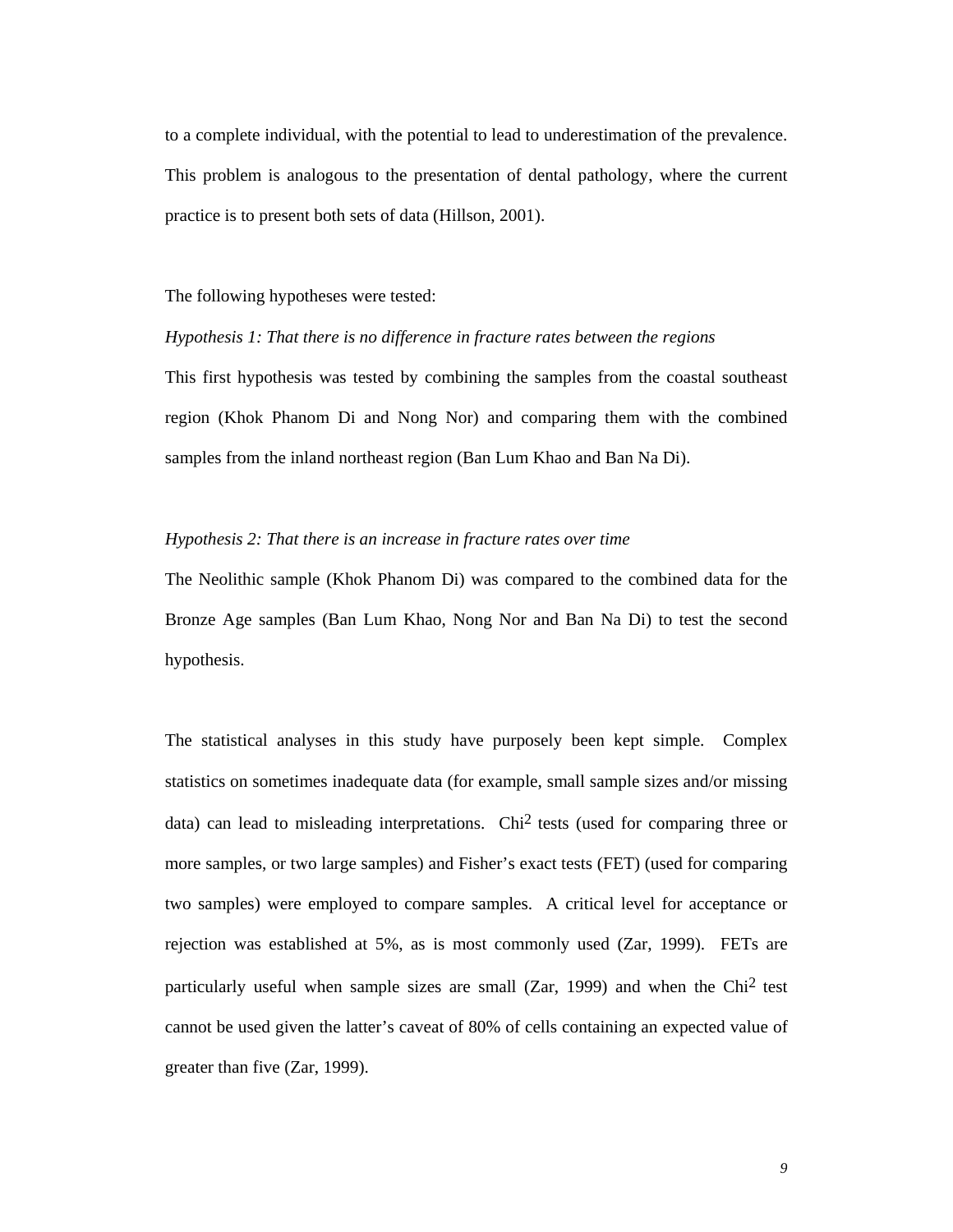#### **Results**

Over the four samples, 24 bones were identified with healed fractures in 21 individuals (seven females, 12 males, and two of unknown sex).

1. Characteristics of the fractures

Table 3 provides the proportion of adult individuals with one or more fracture for each sample. The results are divided by age and sex and summarised. As with most skeletal samples, not all skeletons are represented by complete remains, therefore the individual prevalences do not take into account missing data.

There are five individuals with healed fractures (three female, two male) in the material from Khok Phanom Di. There is no significant difference in the proportion of males  $(6.3\%)$  and females  $(8.3\%)$  with fractures (FET p-value = 1.000). The fractures are restricted to the small bones of the hands (left fifth metacarpal, right fourth metacarpal) and feet (right fifth metatarsal) (for example Figure 2), and to the clavicles (two left clavicles). Healing of the fractures within this sample is generally good with few complications. One of the clavicular fractures has a degree of shortening typical of clavicular fractures (Rogers, 1992), and the other has signs of infection in the form of a cloaca. However, it is not possible to determine if the infection was already present before the fracture and had weakened the bone, or if the infection was post-fracture (Tayles, 1999).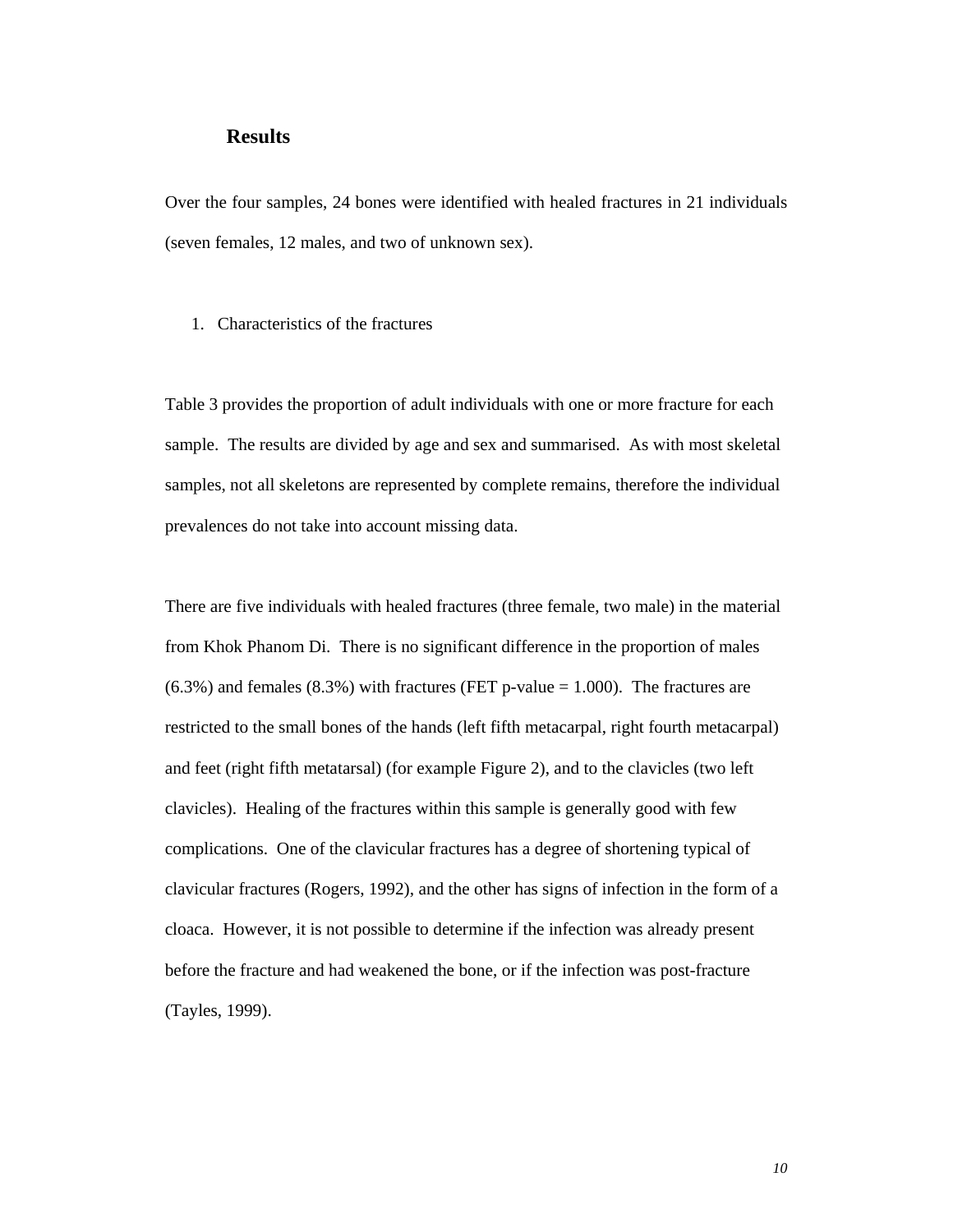The material from Nong Nor also has five healed fractures (one female, two male, two of unknown sex). There is no significant difference between males (4.5%) and females  $(2.0\%)$  affected (FET = 0.601) (Table 3). The three long bones affected (two left ulnae and a right clavicle) have all healed well with no significant complications. The thickened and shortened shaft of the clavicular fracture in Burial 47 is typical, where one fragment overrides the other (Rogers, 1992). A further healed fracture is evident in the left mandibular body of a young male (Burial 32) and probably led to the antemortem loss of the first molar in the vicinity of the fracture line. Another adult (Burial 27) also has a healed fracture of a proximal foot phalanx.

The sample from Ban Lum Khao has the most fractures, affecting 12 bones in nine individuals (three females, six males). There is no significant difference between males  $(21.4%)$  and females  $(9.7%)$  affected (FET = 0.285) despite the predominance of forearm fractures in males; five of seven fractured radii and ulnae are in males. A wide range in the quality of healing, as determined by possibly associated complications, is evident in the fractures from this sample. Complications that may have had significant repercussions on the individual's range of movement include the formation of a new radial head joint on the humerus in the Monteggia fracture of Burial 98 (Figure 3), and a junctional pseudoarthrosis between the shafts of the radius and ulna in Burial 30 (Figure 4). This latter male also has a well-healed fracture in the proximal shaft of the right fibula. An older male with a Colles' fracture also has a relatively low cortical index (as measured from metacarpal radiographs) compared with other individuals from this sample, and multiple vertebral body collapse, all suggesting a diagnosis of osteoporosis. Also of note in this sample is the combination of healed fractures in one adult male's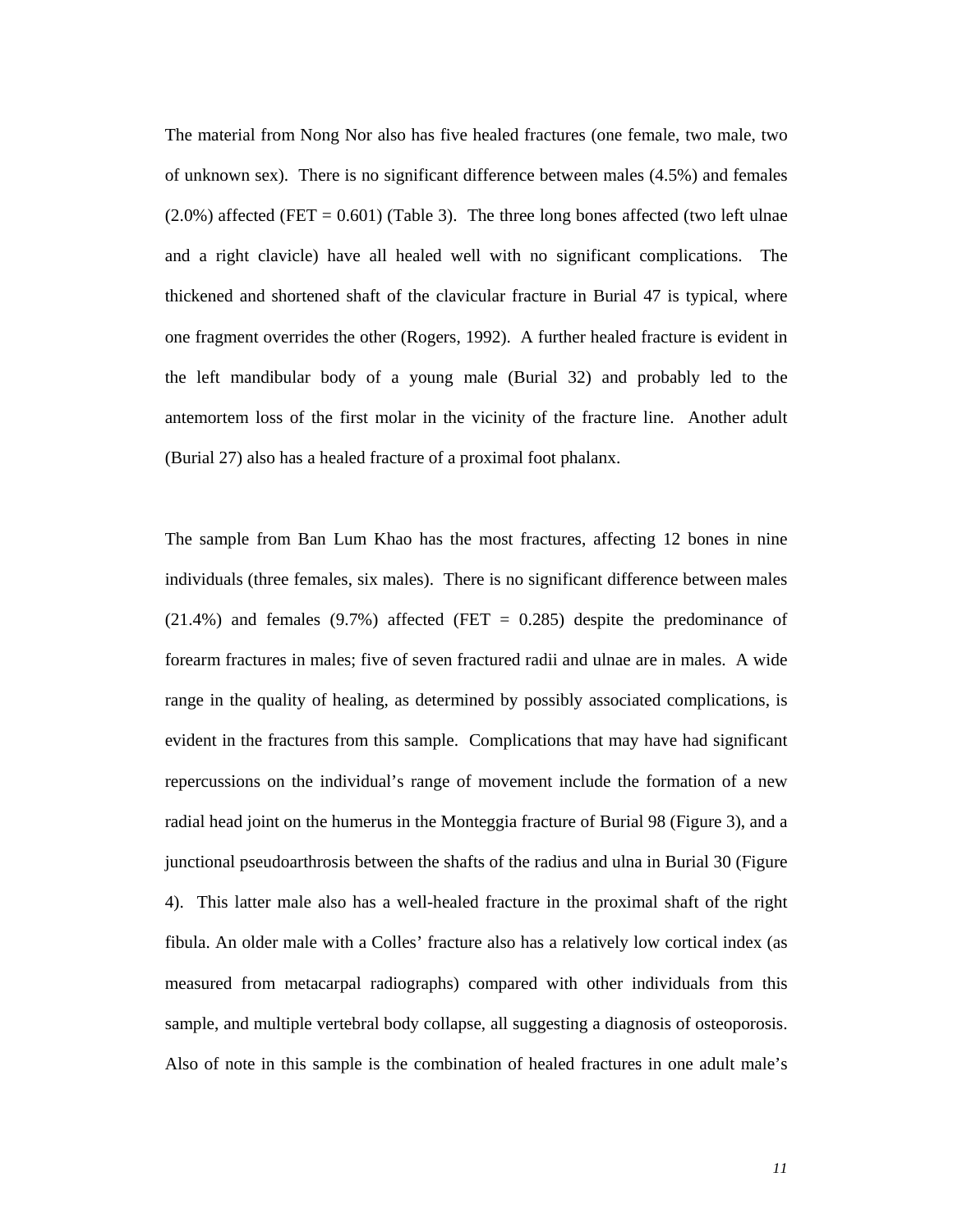(Burial 28) right ulna and nasal bones, which may imply a violent causation as discussed later. Another adult male (Burial 48) has evidence of a healed fracture in the left mandibular body (Figure 5). Healed fractures are also observed in a left clavicle of an older female and a left second metatarsal of an adult male.

There are only two fractures in the sample from Ban Na Di, both in males. The absence of fractures in females is not statistically different (FET  $= 0.495$ ) from those present in males (8.0%). One fracture is that of a third metatarsal, most likely the result of a direct force such as dropping a heavy object on the foot. The other is a fracture of the femoral shaft. Given that the callus is restricted to the posterior shaft and has healed well, this may be a greenstick fracture that had occurred during childhood.

#### 2. Patterns of fractures

#### A. Fracture prevalence: By individual

The individual data (Table 3) represents those individuals with one or more fracture and includes fractures of the small bones of the hands and feet and mandibular and cranial fractures. When these data are compared among the samples there are a few significant differences, particularly when Ban Lum Khao is compared with the other samples. Overall, Ban Lum Khao has a significantly higher number of individuals with fractures  $(15.3\%)$  compared with Nong Nor  $(4.1\%)$  (FET = 0.015) and is close to being significantly higher compared with Ban Na Di  $(4.0\%)$  (FET = 0.062). When males and females are compared separately among the samples, the only significant difference is between Ban Lum Khao males (21.4%) and Nong Nor males (4.5%) (FET = 0.049). No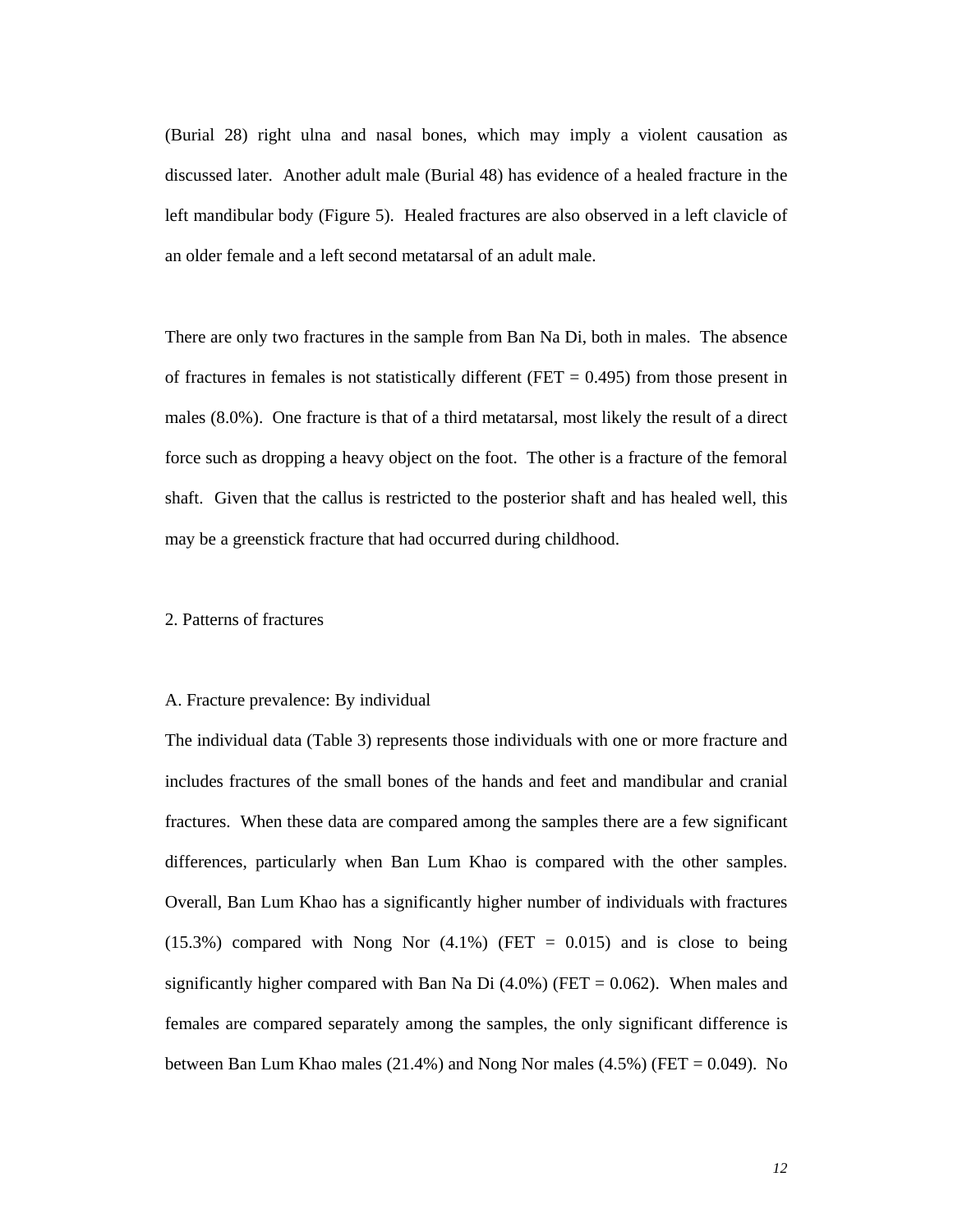significant differences have been identified among the female groups where the prevalence ranged from 2.0% to 9.7%.

#### B. Fracture rates: By bone element

Fracture rates have been calculated for the major long bones for each sample of adults and are presented in Table 4. The total fracture rate over all of these major long bones has also been calculated. However, before this information is presented it must be recognised that the samples have a wide variation in the number of complete or near complete bones observeable for fractures. In particular, both Ban Na Di and Nong Nor have quite low sample sizes for most bone elements.

Khok Phanom Di individuals have very few long bone fractures (0.3%) and this is significantly lower than both Nong Nor  $(3.4%)$  (FET = 0.017) and Ban Lum Khao  $(3.4%)$  (FET = 0.001). Comparison of fracture rates in individual bones shows that ulnae are fractured significantly more often at Nong Nor  $(22.2\%; FET = 0.011)$  and at Ban Lum Khao (10.0%; FET = 0.014) than at Khok Phanom Di, where there are no ulnar fractures. Similarly, radii are fractured significantly more often at Ban Lum Khao  $(6.3\%; FET = 0.031)$  than at Khok Phanom Di where there are again no fractures of this bone.

#### C. Addressing the hypotheses

#### *Hypothesis 1: That there is no difference in fractures between the regions*

The data have been pooled for the two sites in each region and are presented by individual (all fractures) and by bone element (major long bones) (Table 5). Individual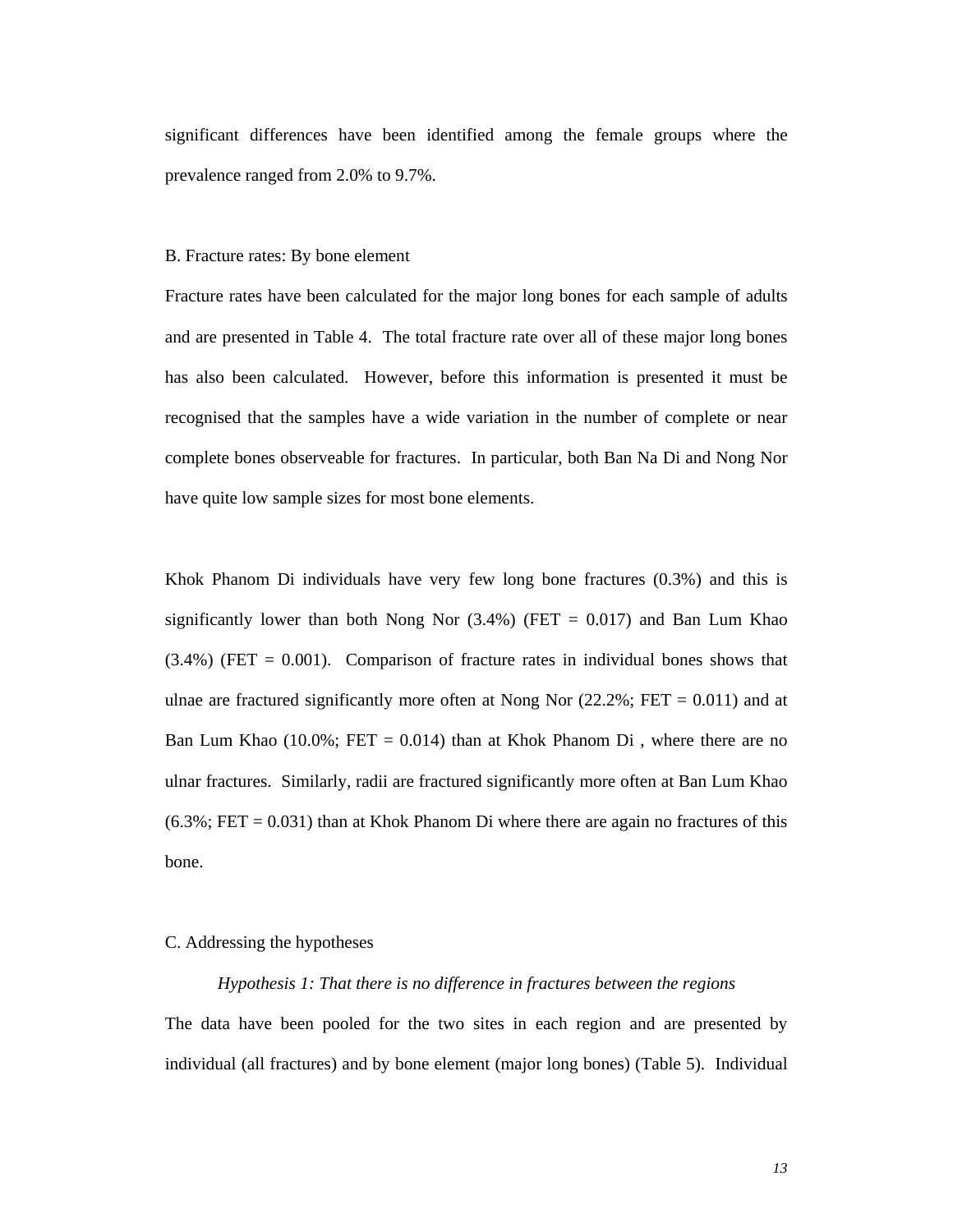fracture data compared between the northeast (10.1%), comprised of the samples from Ban Lum Khao and Ban Na Di, and southeast (5.3%) regions, comprised of Khok Phanom Di and Nong Nor samples, although showing a two-fold difference, are not statistically different (FET  $= 0.157$ ). There is also no significant difference when males and females are compared separately between the regions although three times as many males have fractures in the northeast  $(15.1\%)$  compared to the southeast  $(5.3\%)$  (FET = 0.071). Comparison of fracture rates for major long bones between the two regional samples did show a significantly higher fracture rate in the northeast (2.9%), compared with the southeast  $(0.7%)$  (FET = 0.006).

The fracture patterns, that is the bones affected, can also be compared between the northeast and southeast samples. The range of bones affected by fracture in the northeast is slightly more extensive than in the southeast (Table 5). Fractures are restricted to the clavicle, ulna, hands and feet and craniofacial bones in the southeast. The northeast samples included fractures in all of these bones as well as in the lower limb and radius. Of the long bone fracture rates only that for the radius is significantly higher in the northeast (4.5%, all from Ban Lum Khao) compared with the southeast where no radial fractures have been identified. No other statistical differences have been found among the other fracture rates for bone elements.

#### *Hypothesis 2: That there is an increase in fractures over time*

The data have been divided into two time periods representing the Neolithic and Bronze Age in Table 6, both by individual (all fractures) and by bone element (major long bones). In the comparison of individual fracture prevalences through time there are no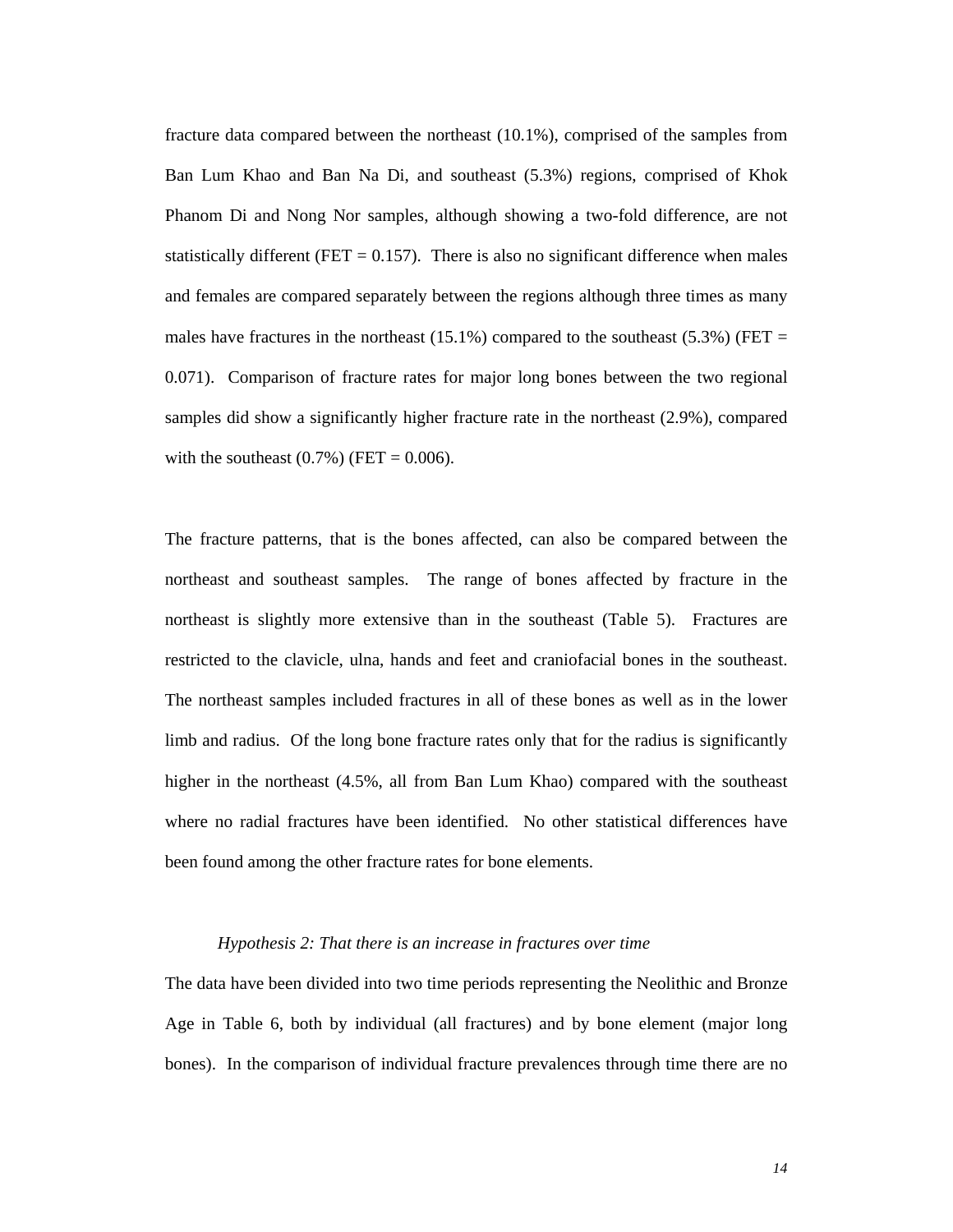statistically significant differences. When the total fracture rates represented by the major long bones are considered there were statistically significant differences. There is a 10-fold increase in fractures from the Neolithic (0.3%) to the Bronze Age (3.0%)  $(FET < 0.001)$ .

The bone element data in Table 6 also presents fracture rates for each major long bone across the time periods. Of the bones affected, all rates are higher in the Bronze Age with the Neolithic showing very few fractures. Of significance are the forearm fracture rates. The ulnar fracture rate is significantly higher in the Bronze Age (10.2%) compared with the Neolithic  $(0\%)$  (FET = 0.007); the radial fracture rate is close to being significantly higher  $(3.8\%$  and 0% respectively) (FET = 0.081).

#### **Discussion**

The first hypothesis stated that there would be no difference in fracture rates between the samples from the northeast and southeast of Thailand. The fracture prevalence data for individuals supports this hypothesis, as there are no statistical differences in either the sample as a whole or in the separate sexes. However the fracture rates for bone element (Table 5) do not appear to support this first hypothesis. The Northeast Thai samples had significantly higher total long bone fracture rates and higher ulnar fracture rates. Nevertheless, examination of the evidence shows that these differences are unlikely to reflect regional effects. Rather, the source of the difference appears to lie in the relative sizes of the samples and their contributions to the regional fracture rates. The larger Bronze Age sample in the Northeast, Ban Lum Khao, had high fracture rates whereas the larger sample in the Southeast, Khok Phanom Di, had low rates and is

*15*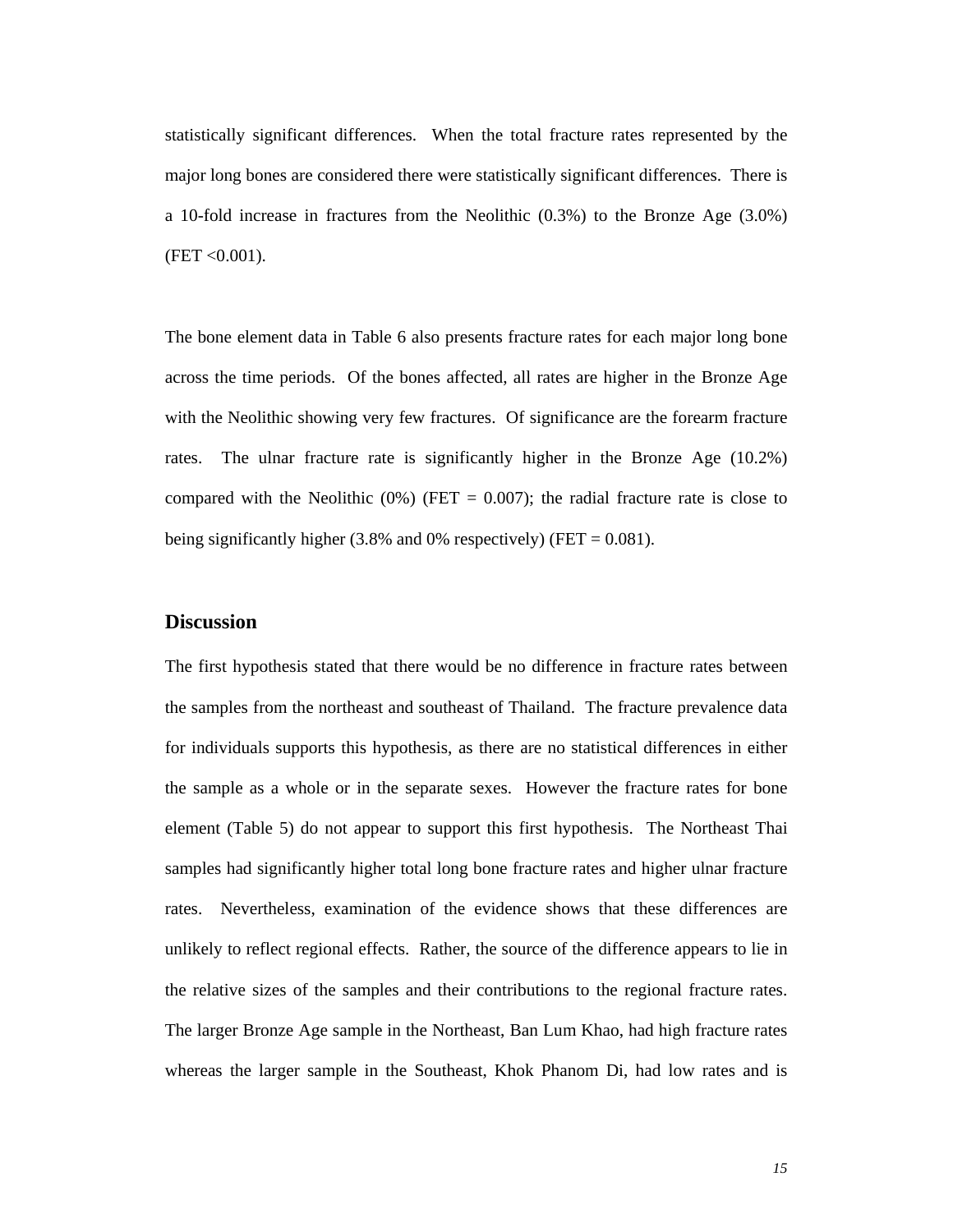Neolithic. The apparent regional difference is therefore more likely to reflect diachronic differences than geographic.

The second hypothesis suggests that an increase in fracture rates over time would be identified among the samples. Again the different methods of calculating frequencies produced different results. The prevalence of fractures per individual did not change significantly over time, whereas the fracture rates of the major long bones increased significantly between the Neolithic and the Bronze Age. Cultural changes from the Neolithic to the Bronze Age have been documented, such as an increase in community settlement size, an increasing reliance on cultivated rice (Higham, 2002) but still very little social stratigraphy overall (O'Reilly, 2000). However, significant social and technological change was experienced during the latter half of the first millennium BC as Southeast Asia entered the Iron Age (Higham, 2002). The skeletal evidence from this period is still patchy. The poorly preserved skeletal material from the Iron Age site of Noen U-Loke in northeast Thailand showed no evidence for fractures but this does not necessarily indicate an absence of trauma. Archaeological evidence in the form of bronze weaponry and iron projectile points suggests conflict may have been part of life in the Iron Age (Higham, 2002).

Concentrating on the transition from the Neolithic to the Bronze Age, we need to consider whether an increase in the agricultural contribution to subsistence provided the opportunity for a different fracture risk from a more strongly hunter-gatherer subsistence mode. It is possible that people at Khok Phanom Di undertook different daily tasks from those at the later Bronze Age sites. All communities would have been

*16*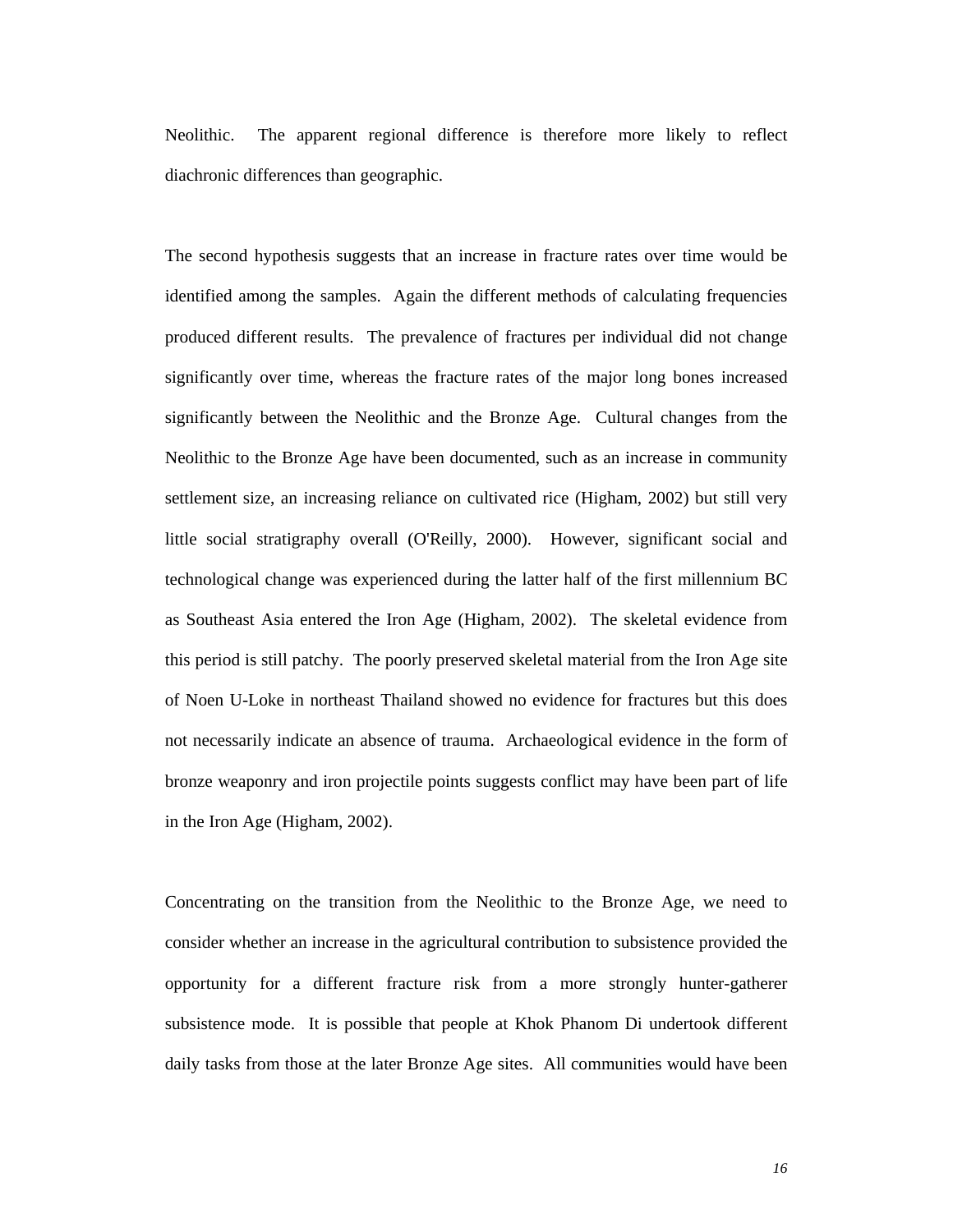involved in a proportion of hunting and gathering activities but that proportion may have decreased with the increasing reliance on rice agriculture in the Bronze Age. While it seems logical that there would be less inherent risk in the relatively routine agricultural activities carried out in a familiar environment, our results suggest that this change in subsistence activity may have exposed the Bronze Age people to a higher level of fracture risk than in the Neolithic. In Larsen's (1997) review of accidental injury, there is a predominance of case studies that show a decrease in fracture prevalence from the hunter-gatherer to the agricultural lifestyle. However, earlier reviews of fracture patterns failed to show a consistent pattern, with a decrease in fracture risk in some regions and an increase in others (Cohen & Armelagos, 1984). It is possible that while established agriculturalists may be exposed to less fracture risk, those communities increasing their reliance on agriculture, such as those of the Bronze Age in Southeast Asia, would have been involved in tasks such as land clearance, exposing themselves to an elevated fracture risk.

A question of interest to prehistorians is whether the increase in fracture rates resulted from increasing interpersonal violence consequent on increasing density of settlements and competition for resources between communities. There is currently no archaeological evidence of intercommunity warfare during the Bronze Age of Thai prehistory in the northeast (O'Reilly, 1999; Chetwin, 2001) or the southeast (Higham & Thosarat, 1998).Chetwin (2001) notes that in the Northeast communities were small, the resources abundant, and seasonal mobility would have reduced the need for conflict over resources. Nor is there evidence of mass production of projectiles specialised for warfare. Alternatively, was there more violence *within* Bronze Age communities than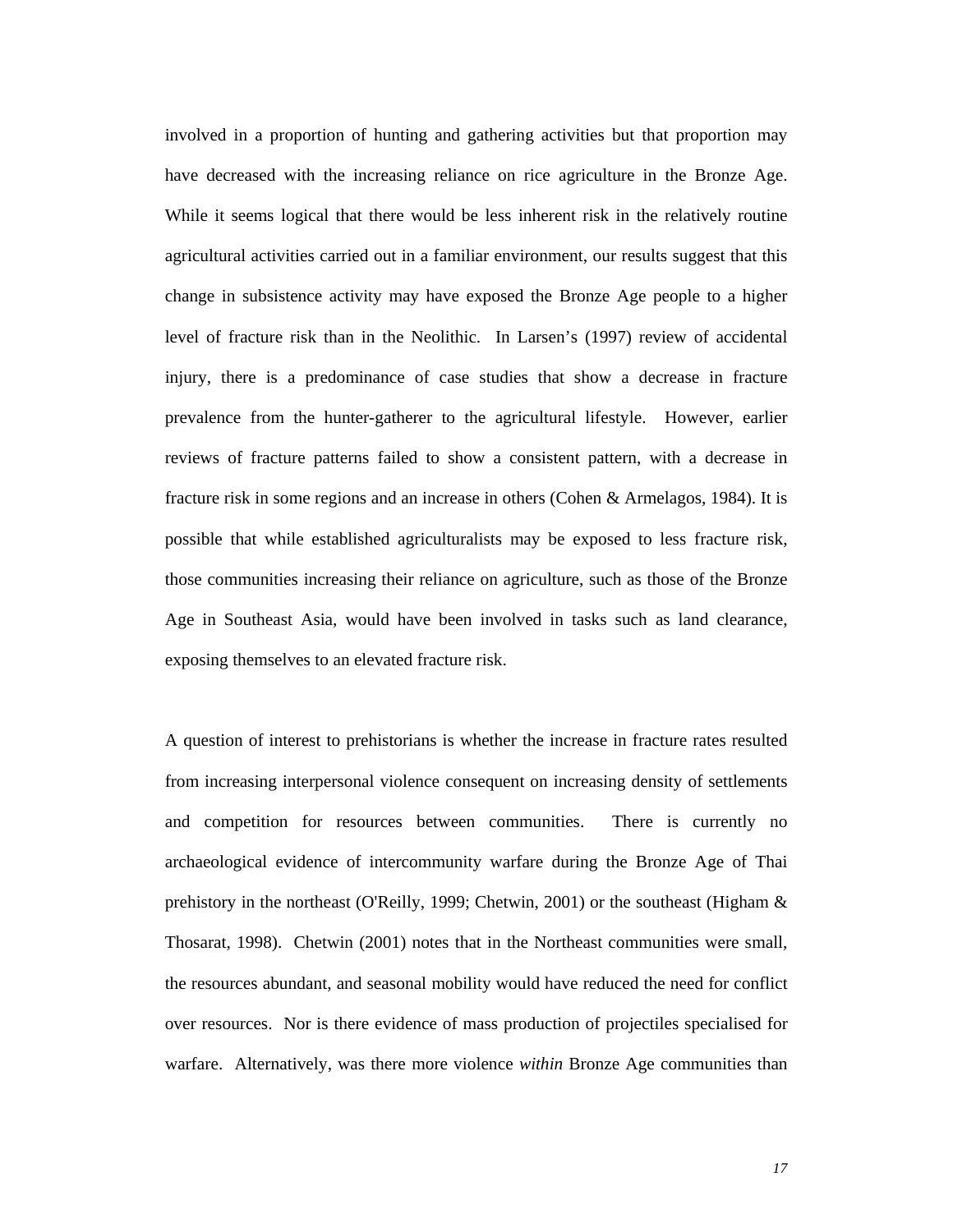in earlier societies? There is no obvious reason why these individuals should have become more aggressive, any more than communities warred with one another.

A number of the Bronze Age fractures do have characteristics that could be evidence for interpersonal violence. Fractures of the forearm, and in particular the ulna, are frequently pre-emptively called 'parry' fractures in the archaeological literature and have consequently often been cited as evidence of interpersonal violence when found in skeletal collections (Smith, 1996; Lovell, 1997). In modern clinical texts it is apparent that the causes of fractures are many and varied (Bucholz & Heckman, 2001). Lovell (1997) discusses this at length and it is clear that, regardless of cause, the radius and ulna are the most frequently fractured bones, both in archaeological collections and as reported in the clinical literature. However, by recording details following Lovell's (1997) protocol a probable cause may be indicated, or at least enable certain causes to be excluded as unlikely. For example, oblique or torsional fractures are more likely to be the result of a fall with forced pronation and twisting of the limb than a direct blow, whereas transverse fractures can have any number of causes including blows and falls (Lovell, 1997; Richards, 2001).

The patterns of fractures in individuals are also relevant to determining the possible cause. If violence was involved there may be multiple fractures and/or fractures to the craniofacial skeleton. Despite the allure of the relationship with violence suggested by the use of the descriptor 'parry fracture' for ulnar fractures, fractures of the craniofacial skeleton are in fact more likely to have their origin in violence than fractures of the forearm (Lovell 1997). Walker (1997) notes that in modern populations the most

*18*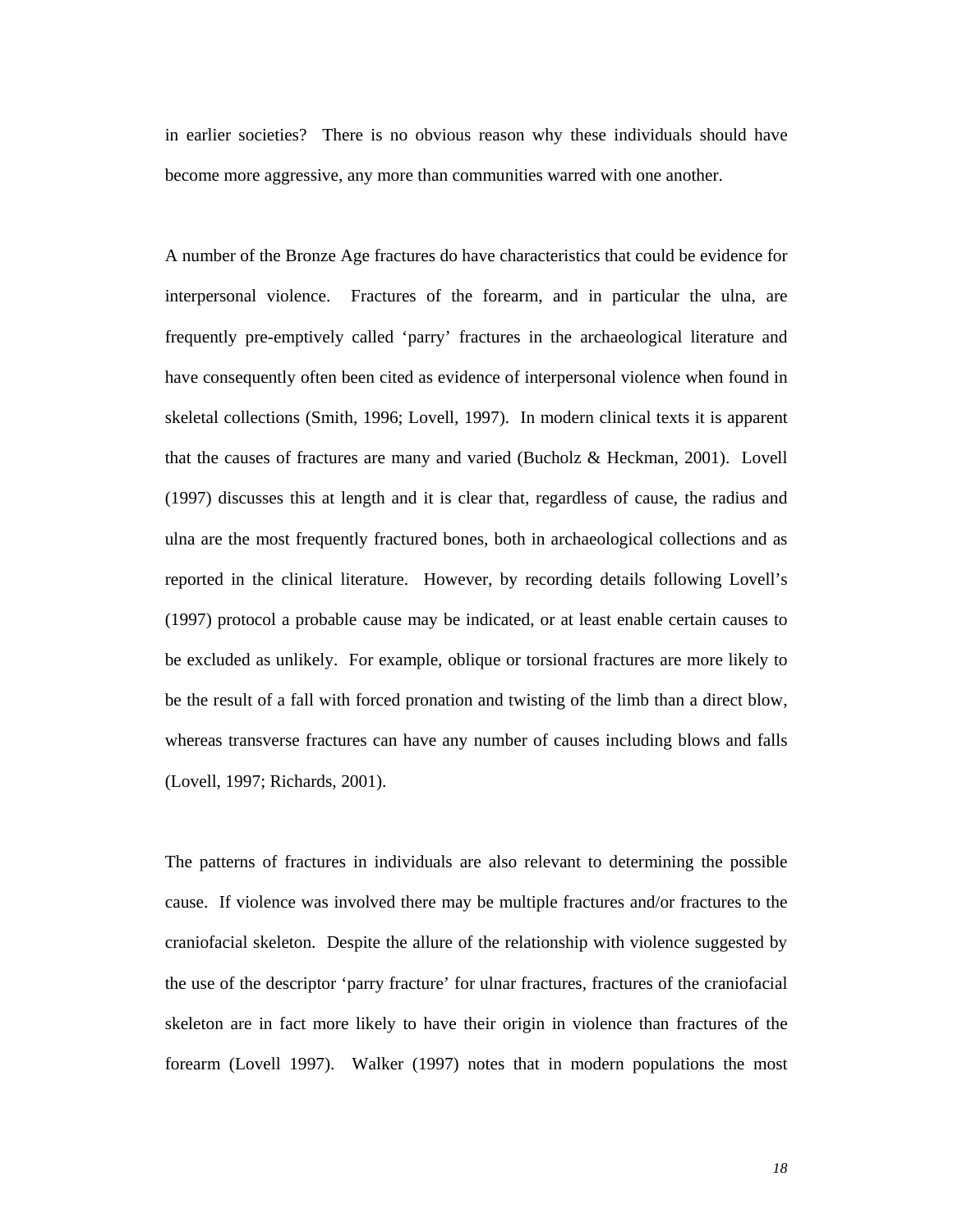common cause of cranial trauma is interpersonal violence, followed by sports and accidents. The head and neck are favoured in assaults over other parts of the body. Craniofacial injury may therefore support a violent aetiology for long bone midshaft forearm fractures (Smith, 1996; Jurmain, 1999) where these occur in the same individual. With a succession of blows, the individual either successfully protects their face and head from a blow and receives a forearm fracture or, alternatively, unsuccessfully protects their head and face and receives a craniofacial injury or a combination of the two events.

There is evidence of craniofacial injury in Bronze Age males from both Nong Nor and Ban Lum Khao. There are two cases of fractures of the left mandibular body at both sites (for example Figure 5). Both had also lost the first or second molars in the region of the fracture line. These types of fractures are frequently the result of a direct force to the lateral aspect of the mandible (Olson *et al.*, 1982) and are consistent with a righthanded attacker. Reviews of mandibular fractures indicate the mandibular body is the most common site of fracture, particularly that of the left body (Adi *et al.*, 1990; Chidzonga, 1990; Akama *et al.*, 1993). In the clinical literature, fighting is recorded as the most common cause of mandibular fractures (Adi *et al.*, 1990; Chidzonga, 1990; Mwaniki & Guthua, 1990; Akama *et al.*, 1993). However, a direct blow may not necessarily have been from another individual but could also have been from a fall against a hard object or even from a kick from an animal. A variety of wild animals were hunted during the Bronze Age and domesticated cattle and pigs were a significant part of life in these times, more so than during the Neolithic (Higham, 2002). Neither individual with a mandibular fracture had evidence of other injuries. However, at Ban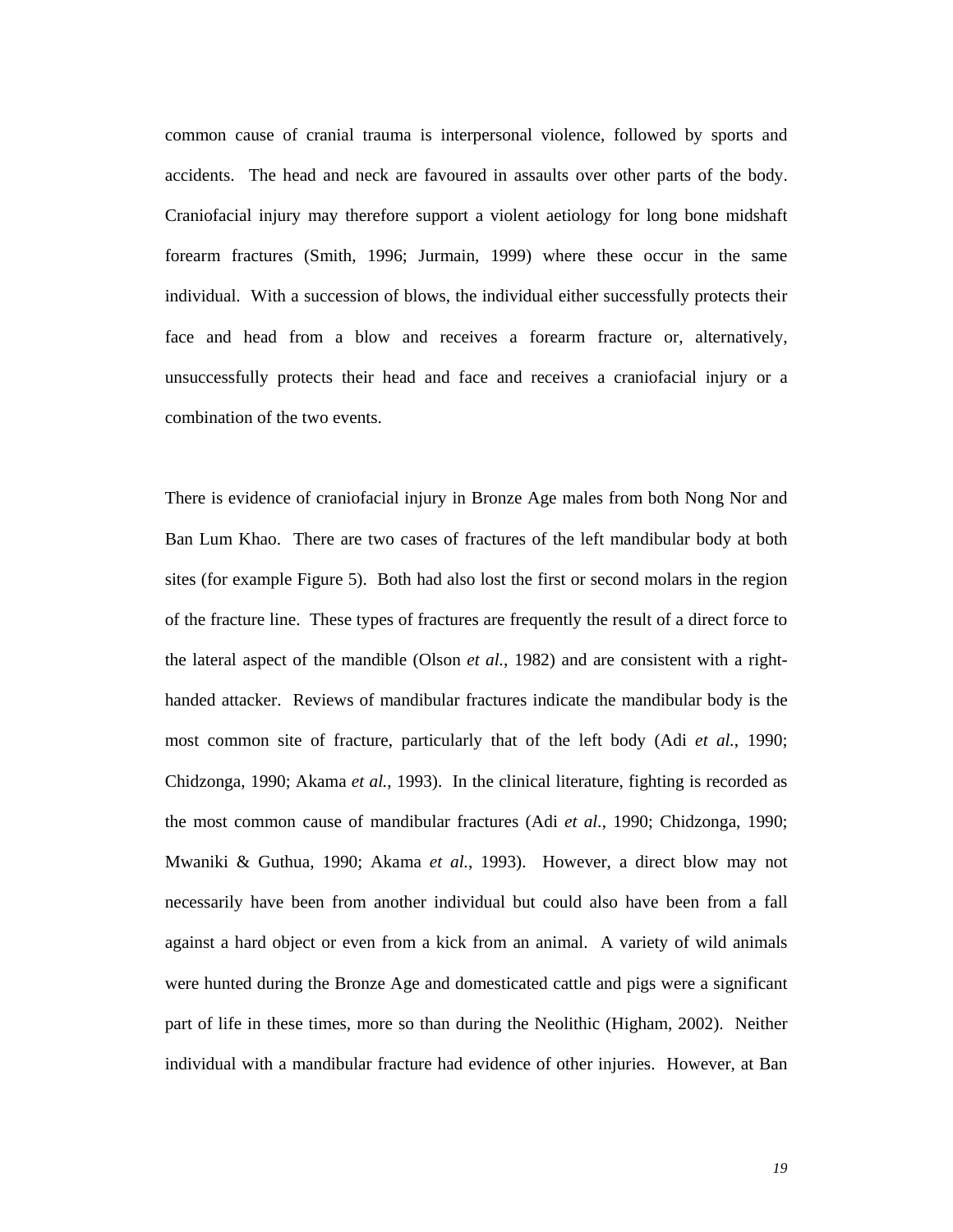Lum Khao there was a man with fractured nasal bones who also had a fractured ulna. The combination of injuries in the latter could reflect successfully and unsuccessfully warding off a number of blows to the head and face but as there is no way of knowing whether the two fractures occurred at the same time, this is purely speculative.

In addition to this ulnar fracture, there are three other fractured ulnae in the Ban Lum Khao sample, two in females and one in a male. In the male, the radius is also fractured, which would have required a large force. This could have been a deliberate direct blow by another person but is more likely to have been accidental, a fall from a height, for example. There are also two fractured ulnae at Nong Nor, one in a female and one in an adult of unknown sex. The latter fracture was possibly spiral, which is consistent with a fall rather than a direct blow (Lovell, 1997).

In summary, there are hints of possible interpersonal violence in the fracture patterns in the Bronze Age skeletal samples from Ban Lum Khao and Nong Nor. Why this period would have been particularly violent is unclear. The paucity of evidence for trauma at Khok Phanom Di, given this sample's excellent preservation, strongly suggests that trauma was uncommon for these people.

It is useful to compare these results with other studies including those in Thailand and other parts of Southeast Asia as well as on a worldwide scale. Table 7 presents a summary of results from this study and a selection of others from Thailand, Vietnam, America, Alaska and Sudanese Nubia.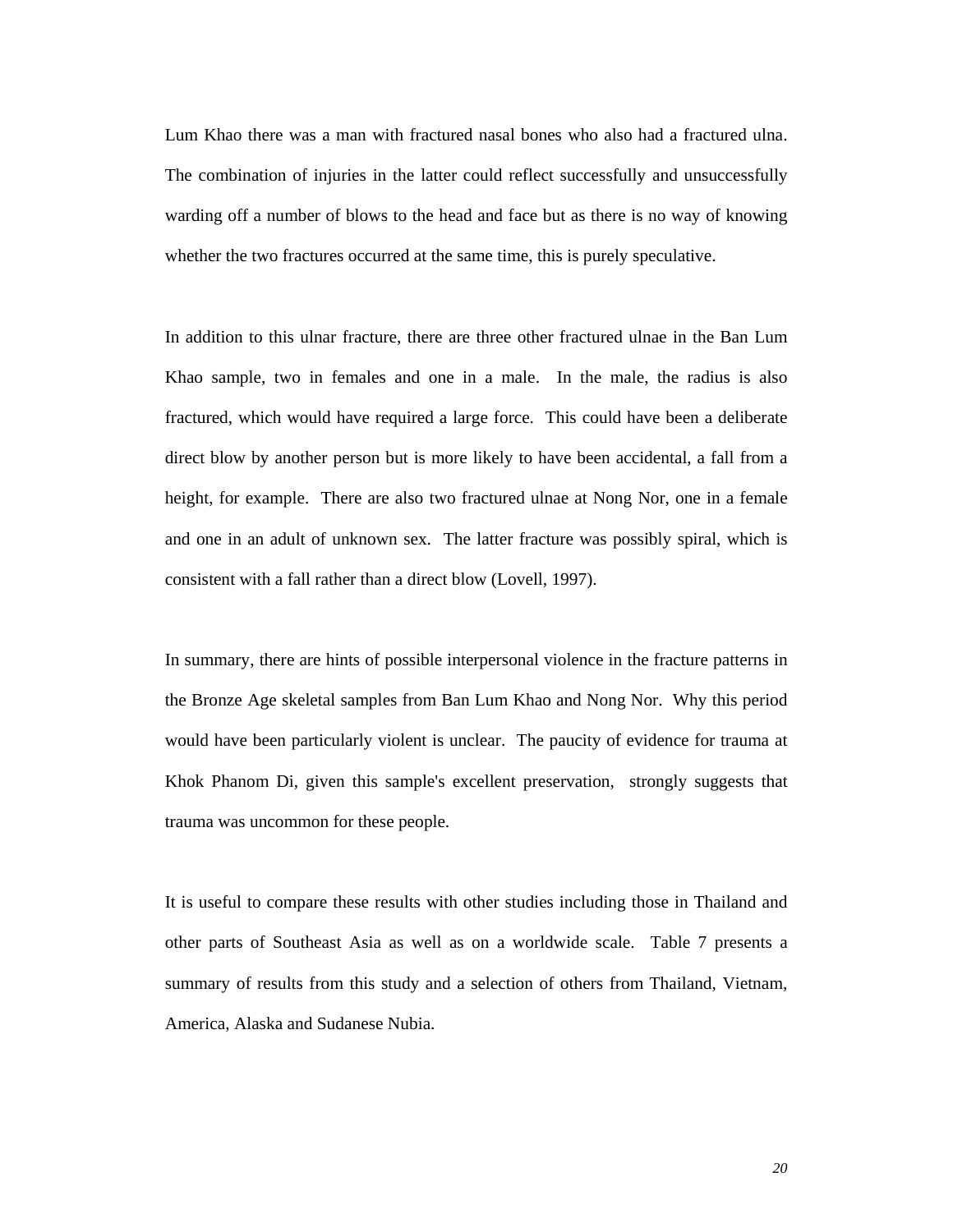Two other prehistoric northeast Thai skeletal samples have been studied systematically and provide comparable data (Douglas, 1996; Pietrusewsky & Douglas, 2002a). Ban Chiang is a prehistoric site with skeletal material from the Neolithic through to the early Iron Age (Pietrusewsky & Douglas, 2002b). The majority of the Non Nok Tha material was from the Bronze Age but there are some early and later burials also (Douglas, 1996). In comparison with the samples analysed in this present report, there are many similarities in the patterns of fractures at Non Nok Tha and Ban Chiang. Many of the fractures were in bones of small diameter, that is, the hands, feet, clavicle and radius. The main differences were the absence of ulnar fractures, the presence of rib fractures and a few larger bone fractures (tibia, femur, humerus) in Douglas' (1996) analysis. There are cranial fractures in one, possibly two, males, in each case in the vault and in association with fractures of the cervical vertebrae. The actual fracture rates appear quite low in comparison with the other Thai Bronze Age sites (Table 7) with the exception of the clavicle at Non Nok Tha. It was not possible to calculate a total fracture rate for these sites. Pietrusewsky and Douglas (2002a) conclude from the Ban Chiang material that "there are no indications of systematic warfare or other interpersonal violence. The pattern of fracture occurrence reflects a life of heavy physical labor consistent with a rural lifestyle, including agriculture…hunting…lifestock management…" (Pietrusewsky & Douglas, 2002a: 175).

Broadening out to compare Thai prehistoric fracture rates with those in Vietnam it is apparent that individual rates per element are on par with the Thai sites discussed here. However the pattern of bones affected is quite different in the earlier Da But material

*21*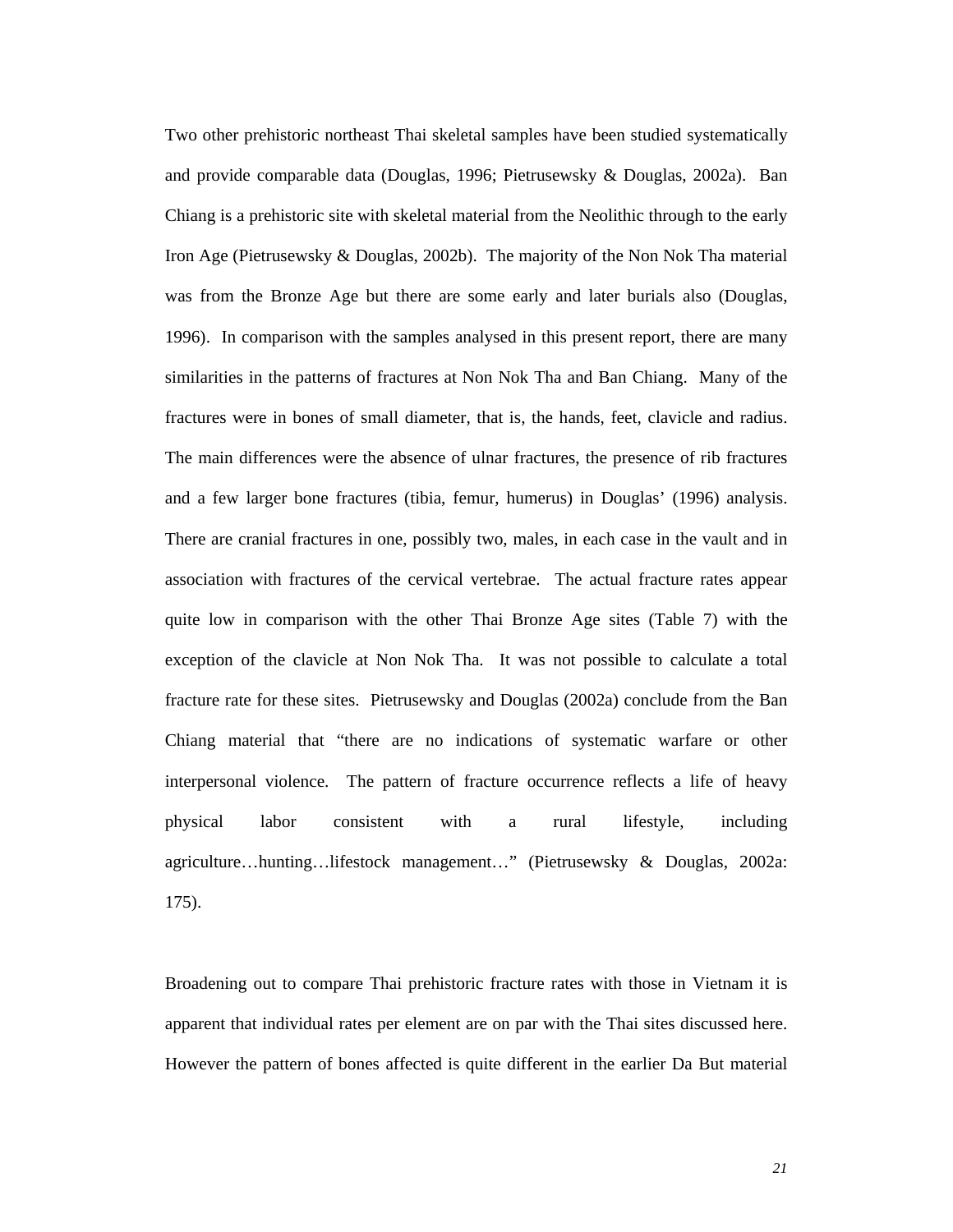where it was more common to see larger bones, such as the femur and humerus, fractured (Oxenham *et al.*, 2001). The Metal period material matches that of the Thai Bronze Age with a predominance of forearm fractures, although sample sizes are small (Oxenham *et al.*, 2001). Oxenham *et al*. (2001) conclude from their evidence that interpersonal violence was not common during the Metal period despite other evidence (historical and material culture) for warfare during this time.

In other regions of the world (Table 7) it is evident that the two Bronze Age sites from Thailand stand out with a slightly higher overall long bone fracture rates (3.4% each) than all the other sites mentioned. These Thai Bronze Age sites are closest to the rates in the Libben population of North America (total rate 3.0%) but the patterning of bones affected is much more varied in the large Libben skeletal sample (Lovejoy & Heiple, 1981). The sample of Khok Phanom Di has the lowest overall fracture rate (0.3%) but the rates in Eskimos were a close second (0.4%) (Keenleyside, 1998).

When the pattern of bones affected are compared it is evident that the forearm and the clavicle are the most commonly fractured bones around the world and this is confirmed by other reviews (for example Larsen, 1997; Jurmain, 1999). Of the 13 studies presented here the forearm and clavicle are the most commonly fractured bones in nine instances. This is probably a reflection of the vulnerability to fracture of these bones, along with those of the hands and feet, which are not presented here. They represent the bones of smaller diameter that would require less force to fracture compared with the humerus or femur, for example.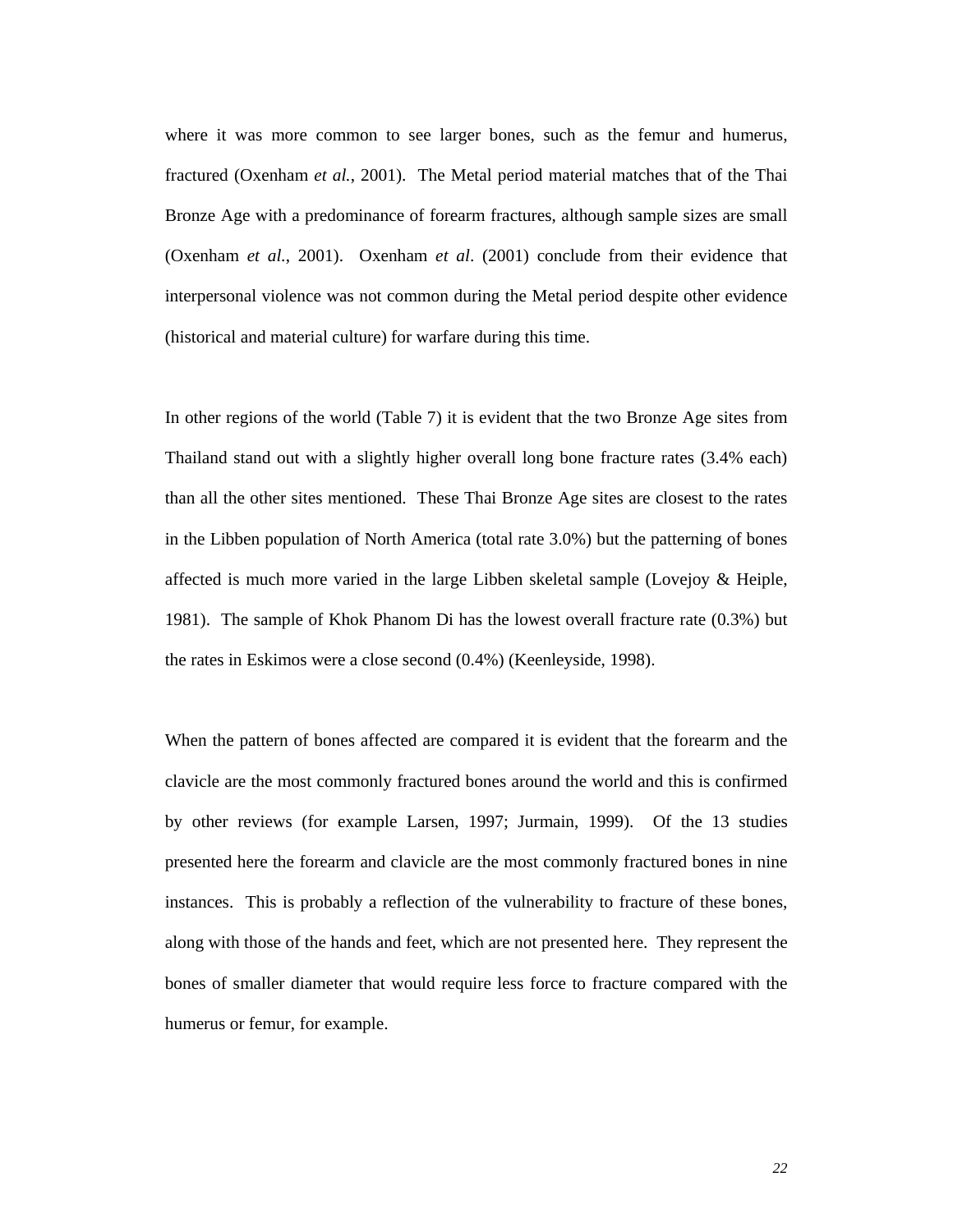The pattern of fractures has changed considerably in modern times with the invention of the motor vehicle and other machinery (Roberts & Manchester, 1995). More fractures are seen and are frequently caused by a considerably larger force than was possible to experience in prehistory. However, it could be of interest to use fracture patterns in people in the modern rural Thai setting as a comparison to prehistoric patterns, however such evidence was not able to be located; it is suspected that it may exist in Thai publications.

#### **Conclusions**

The evidence for trauma among the samples from prehistoric Thailand has provided interesting information regarding patterns of risk over time and between the southeastern and northeastern regions. It appears that the risks of fracture were affected more so by time, and therefore the cultural environment of the community, rather than the region. The Bronze Age stood out as being a particular period of risk for fracture, both in the northeast and southeast. While not distinctive, the most likely explanation for this pattern is a combination of more frequent accidents with a possible contribution from interpersonal violence. Accidents may have increased during this time period as new physical activities were introduced, such as those associated with the clearance of land for rice agriculture and animal husbandry. Fracture rates were low in the Neolithic. Recently, new skeletal samples have been excavated from the Neolithic and Iron Age from northeast Thailand. These may clarify the issues raised by the evidence presented here.

*23*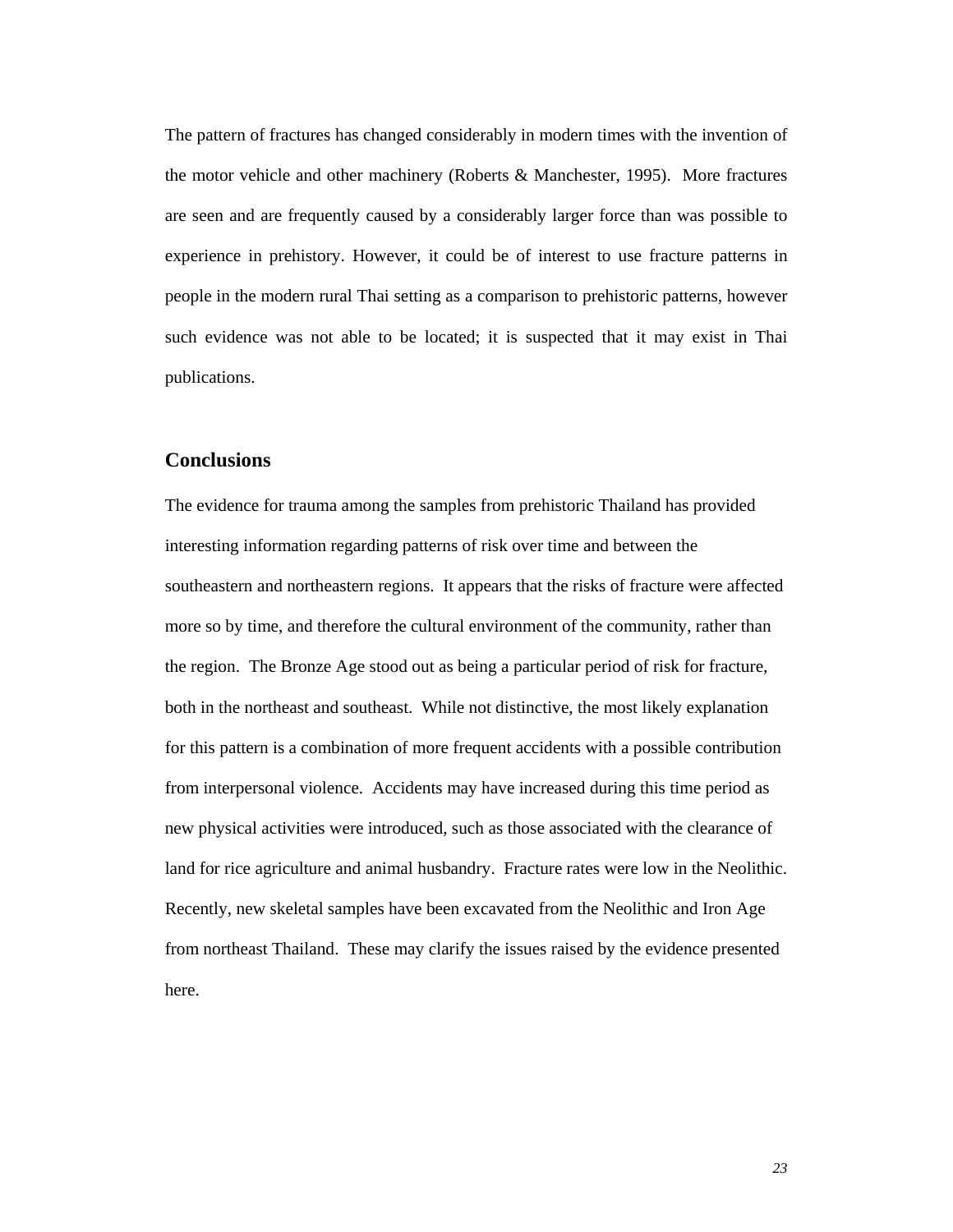**Table 1:** The dates and location of the skeletal cemetery samples from prehistoric

Thailand analysed in this study

| <b>Site</b>    | Dates                         | Period            | Region    | Environment |
|----------------|-------------------------------|-------------------|-----------|-------------|
| Khok Phanom Di | $2000 - 1500$ BC <sup>1</sup> | Neolithic.        | southeast | coastal     |
| Nong Nor       | $1100 - 700 \text{ BC}^2$     | <b>Bronze</b> Age | southeast | coastal     |
| Ban Lum Khao   | 1400-500 $BC^3$               | Bronze Age        | northeast | inland      |
| Ban Na Di      | $600-400$ BC <sup>4</sup>     | Late Bronze Age   | northeast | inland      |

1. Higham & Bannanurag (1990); 2. Higham and Hogg (1998); 3. Higham (2002); 4. Higham (1996)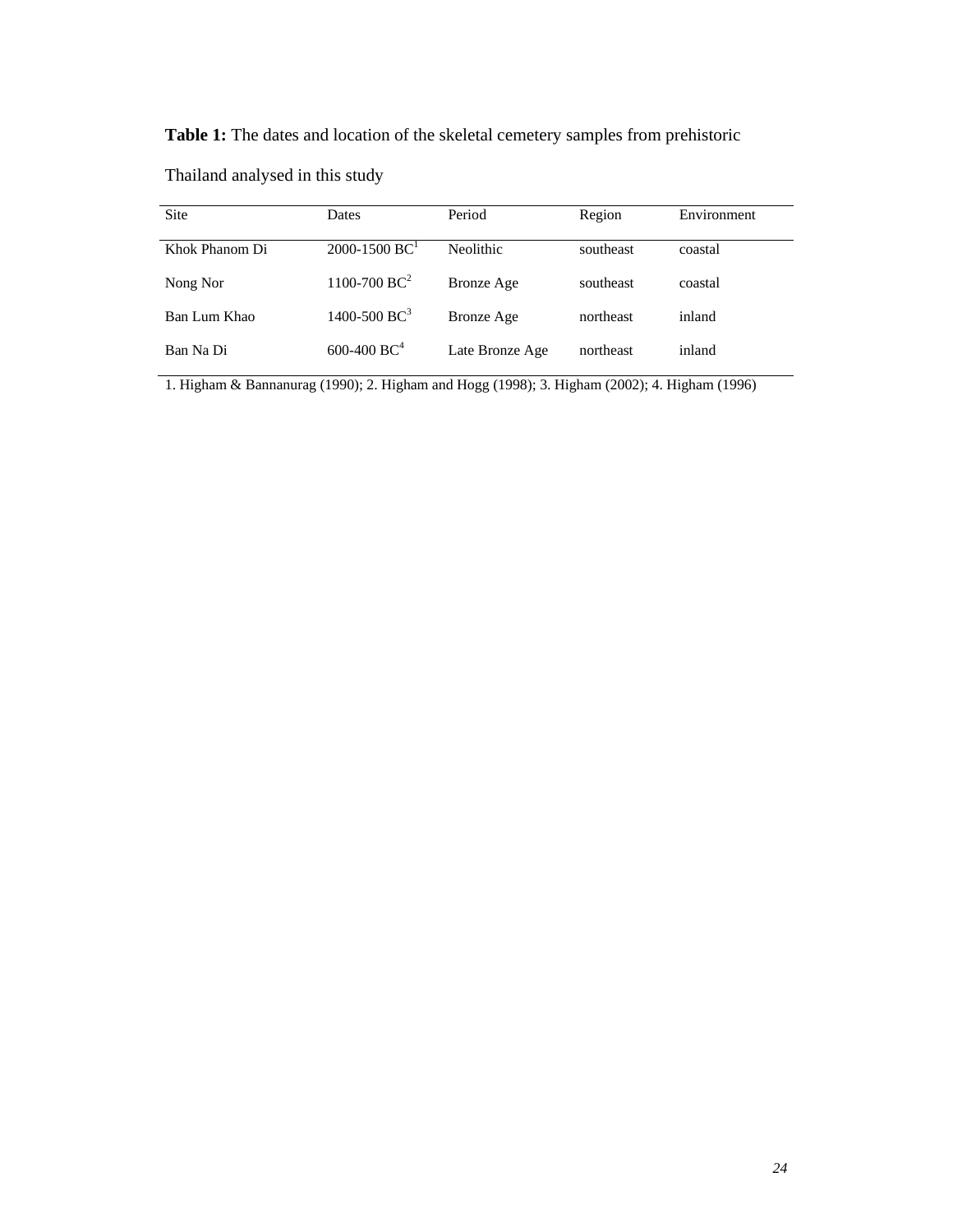|                | Khok Phanom      |                  |                  | Nong Nor        |                | Ban Lum Khao   |                           |                  | Ban Na Di        |                  |
|----------------|------------------|------------------|------------------|-----------------|----------------|----------------|---------------------------|------------------|------------------|------------------|
|                | Di               |                  |                  |                 |                |                |                           |                  |                  |                  |
|                | M                | ${\bf F}$        | M                | ${\bf F}$       | ?sex           | $\mathbf M$    | $\boldsymbol{\mathrm{F}}$ | M                | $\mathbf F$      | ?sex             |
| Subadults      | 86               |                  |                  | $\overline{33}$ |                | 51             |                           |                  | $\overline{28}$  |                  |
| $15-19y$       | 5                | 3                | $\boldsymbol{0}$ | $\mathbf{1}$    | $\mathbf{1}$   | 3              | $\overline{2}$            | $\boldsymbol{0}$ | $\boldsymbol{0}$ | $\boldsymbol{0}$ |
| 20-29 y        | 11               | 12               | 12               | 12              | $\overline{2}$ | $\overline{7}$ | 17                        | 9                | $\overline{4}$   | $\boldsymbol{0}$ |
| 30-39 y        | 14               | 13               | 18               | $20\,$          | 5              | 9              | $\overline{7}$            | 9                | 3                | $\mathbf{1}$     |
| $40+ y$        | $\overline{2}$   | $\,8\,$          | $\,8\,$          | 5               | $\mathbf 1$    | $\overline{7}$ | $\overline{4}$            | $\overline{4}$   | $\epsilon$       | $\boldsymbol{0}$ |
| ?age           | $\boldsymbol{0}$ | $\boldsymbol{0}$ | 6                | 11              | 20             | $\overline{2}$ | $\mathbf{1}$              | 3                | $\boldsymbol{7}$ | $\overline{4}$   |
| Total          | 32               | 36               | 44               | 49              | 29             | $28\,$         | 31                        | 25               | $20\,$           | 5                |
| Total (adults) | 68               |                  |                  | 122             |                | 59             |                           |                  | 50               |                  |
| Total          |                  | 154              |                  | 155             |                |                | 110                       |                  | 78               |                  |

# **Table 2:** Age and sex distribution of the samples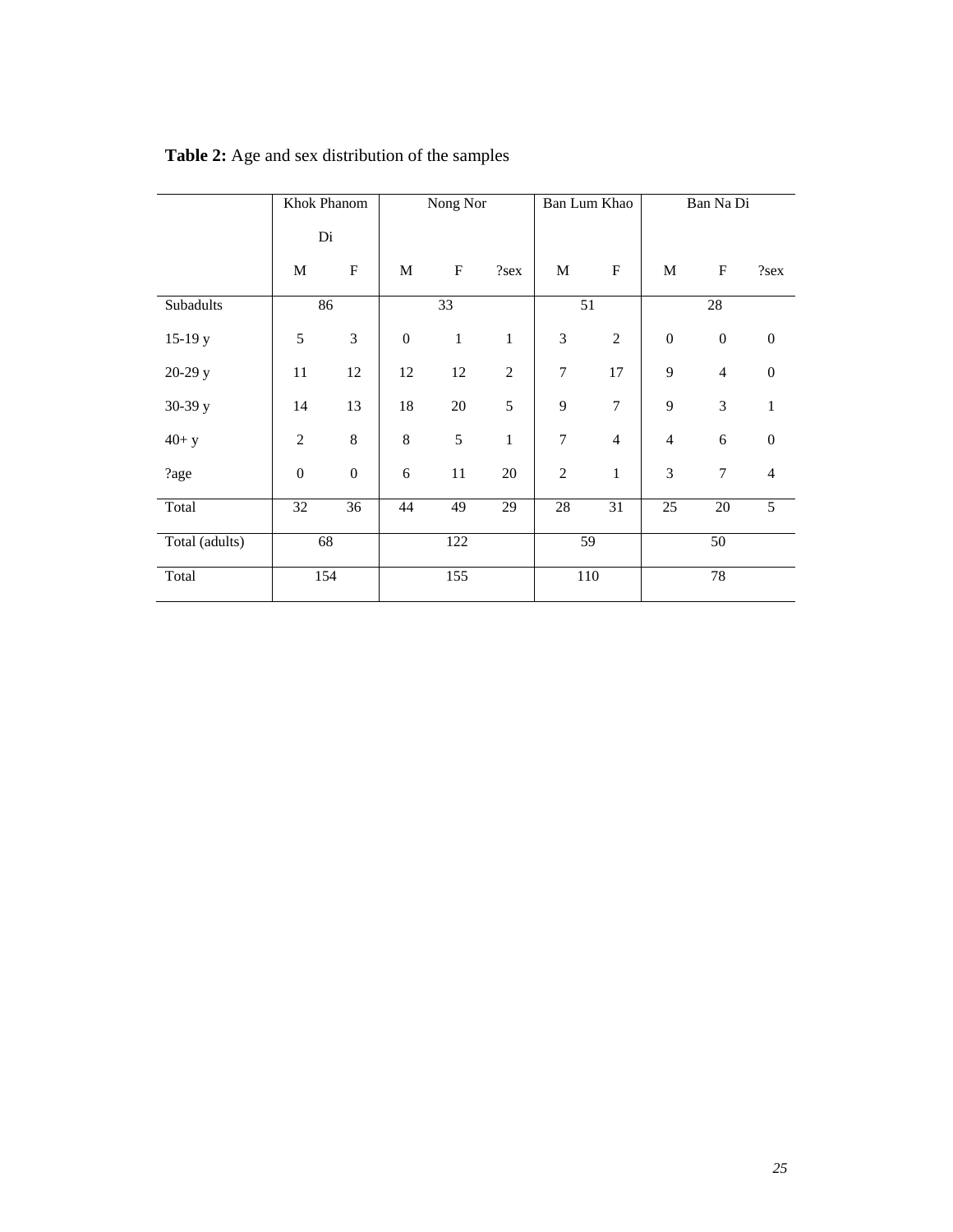|                    | Khok Phanom Di |      | Nong Nor |      |      | Ban Lum Khao | Ban Na Di |      |
|--------------------|----------------|------|----------|------|------|--------------|-----------|------|
|                    | A/N            | $\%$ | A/N      | $\%$ | A/N  | $\%$         | A/N       | $\%$ |
| Male               | 2/32           | 6.3  | 2/44     | 4.5  | 6/28 | 21.4         | 2/25      | 8.0  |
| Female             | 3/36           | 8.3  | 1/49     | 2.0  | 3/31 | 9.7          | 0/20      | 0    |
| Total <sup>1</sup> | 5/68           | 7.4  | 5/122    | 4.1  | 9/59 | 15.3         | 2/50      | 4.0  |

**Table 3:** Age and sex distribution of fracture prevalences by individual (percentage of total adult population)

1. Includes those adults with no sex or age estimate; A = number of individuals affected with one or more

fracture; N= number of adult individuals.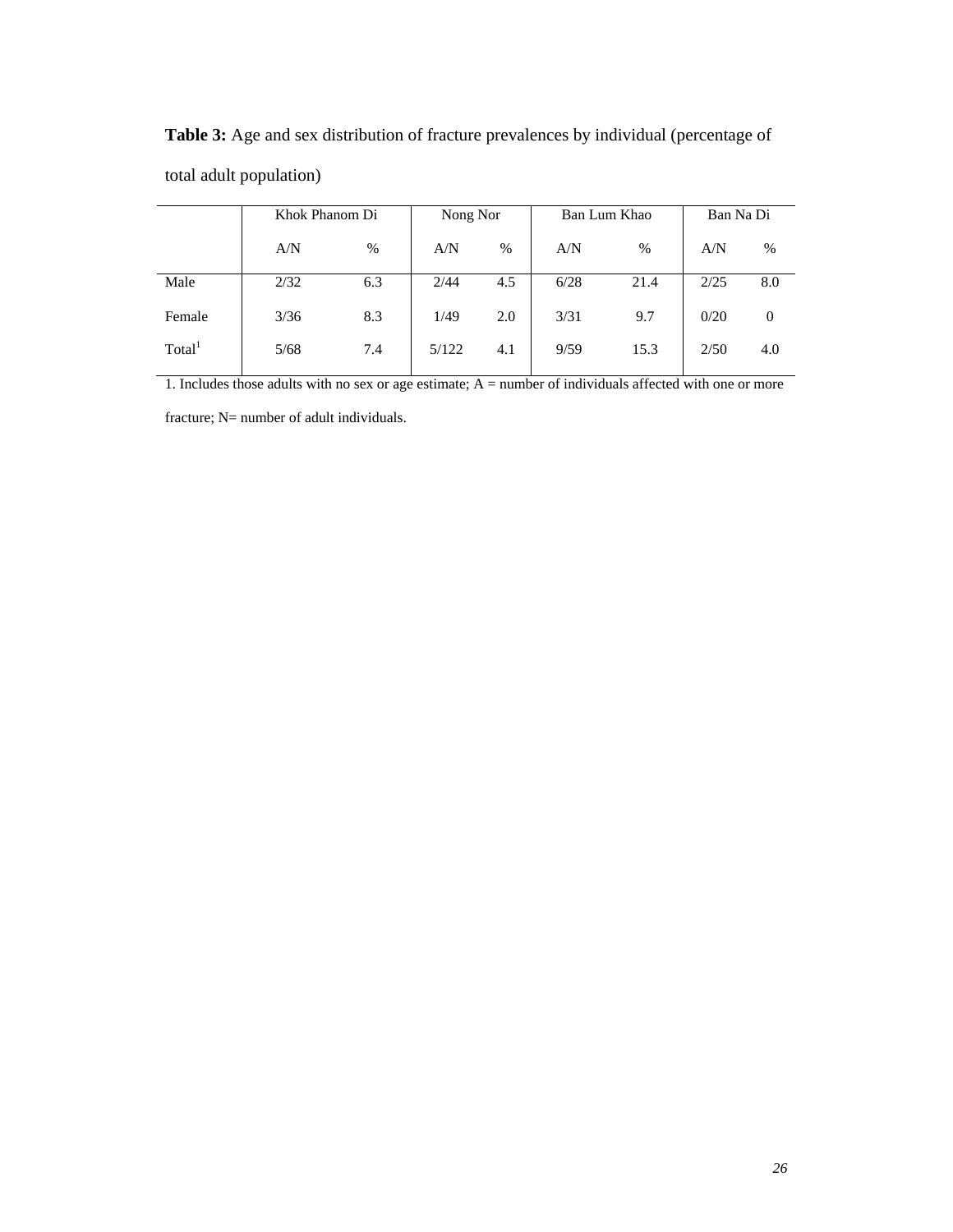| Bone     | Khok Phanom Di |                  | Nong Nor |                  | Ban Lum Khao |              | Ban Na Di |                  |
|----------|----------------|------------------|----------|------------------|--------------|--------------|-----------|------------------|
|          | A/N            | $\%$             | A/N      | $\%$             | A/N          | $\%$         | A/N       | $\%$             |
| Clavicle | 2/106          | 1.9              | 1/18     | 5.6              | 1/39         | 2.6          | 0/15      | $\Omega$         |
| Humerus  | 0/104          | $\boldsymbol{0}$ | 0/19     | $\boldsymbol{0}$ | 0/37         | $\mathbf{0}$ | 0/15      | $\boldsymbol{0}$ |
| Radius   | 0/102          | $\overline{0}$   | 0/13     | $\boldsymbol{0}$ | 3/48         | 6.3          | 0/18      | $\mathbf{0}$     |
| Ulna     | 0/74           | $\boldsymbol{0}$ | 2/9      | 22.2             | 4/40         | 10.0         | 0/10      | $\mathbf{0}$     |
| Femur    | 0/85           | $\boldsymbol{0}$ | 0/17     | $\overline{0}$   | 0/37         | $\mathbf{0}$ | 1/13      | 7.7              |
| Tibia    | 0/90           | $\overline{0}$   | 0/13     | $\overline{0}$   | 0/34         | $\mathbf{0}$ | 0/11      | $\mathbf{0}$     |
| Fibula   | 0/48           | $\boldsymbol{0}$ | 0/0      | $\boldsymbol{0}$ | 1/29         | 3.4          | 0/4       | $\mathbf{0}$     |
| Total    | 2/609          | 0.3              | 3/89     | 3.4              | 9/264        | 3.4          | 1/86      | 1.2              |

**Table 4:** Fracture rates of the major long bones of adults in each prehistoric Thai sample

A= number of bones fractured; N= number of complete adult bones observed.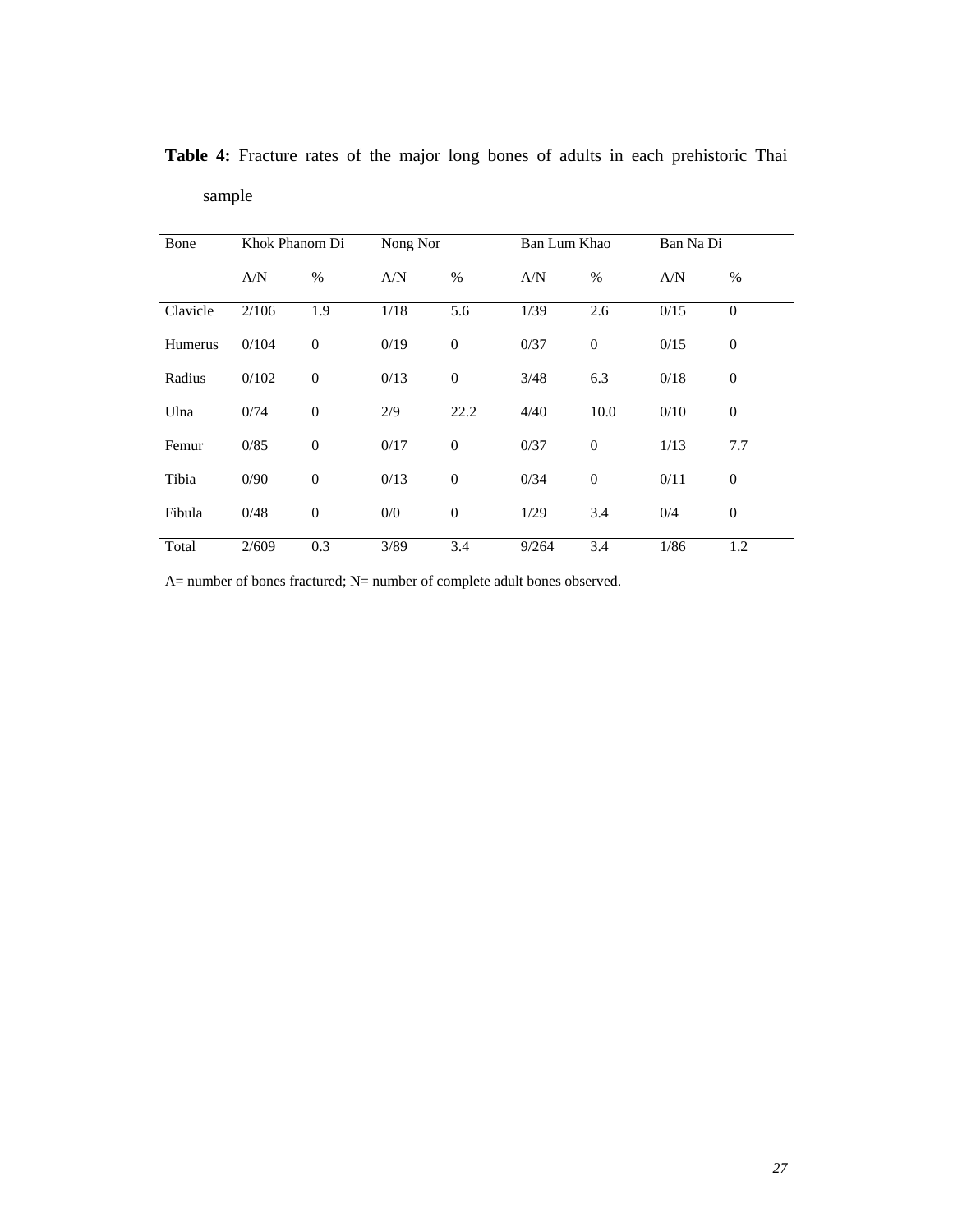|                      | Northeast <sup>1</sup> |                  | Southeast <sup>2</sup> | Statistical p-   |                   |  |
|----------------------|------------------------|------------------|------------------------|------------------|-------------------|--|
|                      |                        |                  |                        |                  | value             |  |
| By                   | $A/N^3$                | $\overline{\%}$  | $A/N^3$                | $\overline{\%}$  |                   |  |
| individual           |                        |                  |                        |                  |                   |  |
| Male                 | 8/53                   | 15.1             | 4/76                   | $\overline{5.3}$ | $0.071^{7}$       |  |
| Female               | 3/51                   | 5.9              | 4/85                   | 4.7              | $1.000^{7}$       |  |
| Total <sup>4</sup>   | 11/109                 | 10.1             | 10/190                 | 5.3              | $0.157^{7}$       |  |
|                      |                        |                  |                        |                  |                   |  |
| By bone <sup>5</sup> | $A/N^6$                | $\%$             | $A/N^6$                | $\%$             |                   |  |
| Clavicle             | $1/54$                 | 1.9              | 3/124                  | 2.4              | $1.000^{7}$       |  |
| Humerus              | 0/52                   | $\boldsymbol{0}$ | 0/123                  | $\boldsymbol{0}$ | $\qquad \qquad -$ |  |
| Radius               | 3/66                   | 4.5              | 0/115                  | $\boldsymbol{0}$ | $0.047^{7}$       |  |
| Ulna                 | 4/50                   | $\ \, 8.0$       | 2/83                   | 2.4              | $0.197^{7}$       |  |
| Femur                | 1/50                   | $2.0\,$          | 0/102                  | $\mathbf{0}$     | $0.329^{7}$       |  |
| Tibia                | 0/45                   | $\boldsymbol{0}$ | 0/103                  | $\boldsymbol{0}$ |                   |  |
| Fibula               | 1/33                   | 3.0              | 0/48                   | $\boldsymbol{0}$ | $0.407^{7}$       |  |
| Total                | 10/350                 | 2.9              | 5/698                  | 0.7              | $0.006^{8}$       |  |

## **Table 5:** Regional differences in adult fracture prevalence

1. Ban Lum Khao and Ban Na Di samples combined; 2. Khok Phanom Di and Nong Nor samples combined; 3. A = number of individuals with one or more fracture,  $N =$  number of adult individuals; 4. Includes individuals with unknown sex/age; 5. Excludes fractures of the small bones of the hands and feet and face; 6. A = number of bones fractured,  $N =$  number of assessable bones; 7. FET p-value; 7. Chi<sup>2</sup> pvalue.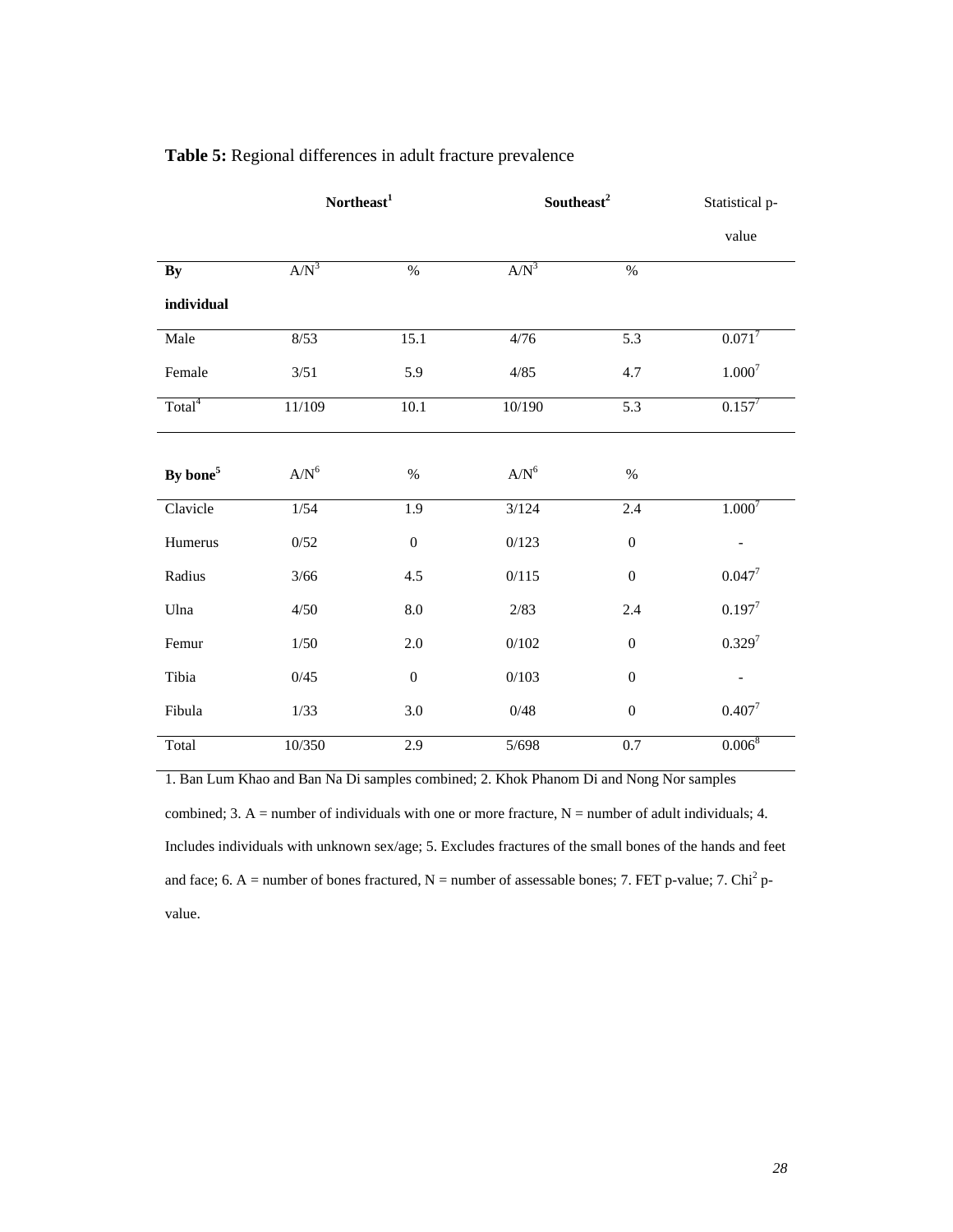|                      | <b>Neolithic</b> |                  | Bronze <sup>1</sup> |                  | Statistical    |
|----------------------|------------------|------------------|---------------------|------------------|----------------|
| By                   | $A/N^2$          | $\%$             | $A/N^2$             | $\%$             | p-value        |
| individual           |                  |                  |                     |                  |                |
| Male                 | 2/32             | 6.3              | 10/97               | 10.3             | $0.729^{6}$    |
| Female               | $3/36$           | 8.3              | 4/100               | 4.0              | $0.381^{6}$    |
| Total <sup>3</sup>   | $5/68$           | 7.4              | 16/231              | 6.9              | $1.000^6$      |
|                      |                  |                  |                     |                  |                |
| By bone <sup>4</sup> | $A/N^5$          | $\%$             | $A/N^5$             | $\%$             |                |
| Clavicle             | 2/106            | 1.9              | 2/72                | 2.8              | $1.000^6$      |
| Humerus              | 0/104            | $\boldsymbol{0}$ | 0/71                | $\boldsymbol{0}$ |                |
| Radius               | 0/102            | $\boldsymbol{0}$ | 3/79                | 3.8              | $0.081^{6}$    |
| Ulna                 | 0/74             | $\boldsymbol{0}$ | 6/59                | $10.2\,$         | $0.007^6$      |
| Femur                | 0/85             | $\boldsymbol{0}$ | 1/67                | $1.5\,$          | $0.441^{6}$    |
| Tibia                | 0/90             | $\boldsymbol{0}$ | 0/58                | $\mathbf{0}$     |                |
| Fibula               | 0/48             | $\boldsymbol{0}$ | 1/33                | 3.0              | $0.407^6$      |
| Total                | 2/609            | 0.3              | 13/439              | 3.0              | $\leq 0.001^7$ |

#### **Table 6:** Time differences in adult fracture prevalence

1. Nong Nor, Ban Lum Khao and Ban Na Di data combined; 2. A = number of individuals with one or more fracture,  $N =$  number of adult individuals; 3. Includes individuals with unknown sex/age; 4. Excludes fractures of the small bones of the hands and feet and face; 5. A = number of bones fractured,  $N =$  number of assessable bones; 6. FET p-value; 7. Chi<sup>2</sup> p-value.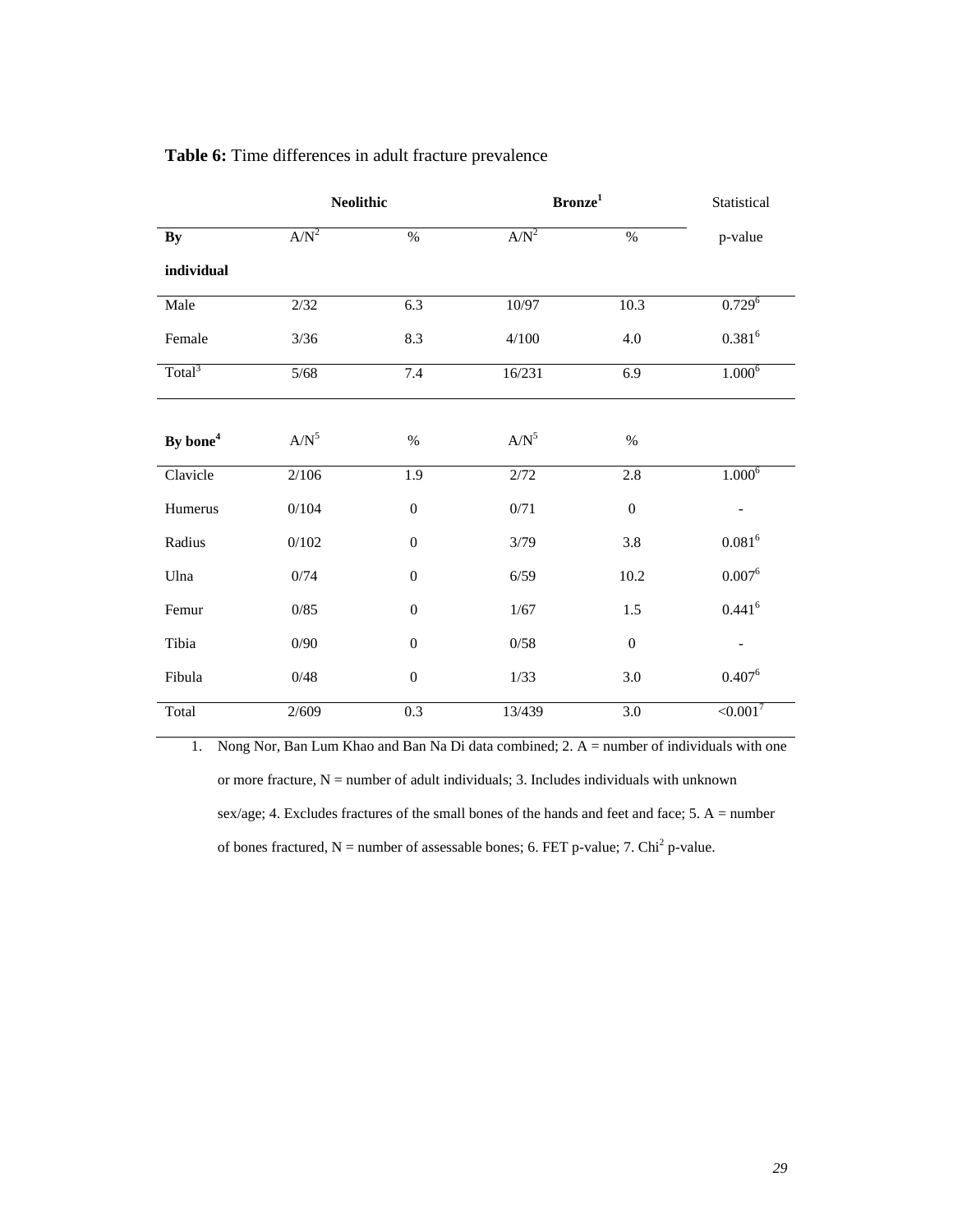|                | Southeast Asia       |                    |                          |                              |                               |                            |                           |                        |                                               |                                 |                           |                               |                                |                          |
|----------------|----------------------|--------------------|--------------------------|------------------------------|-------------------------------|----------------------------|---------------------------|------------------------|-----------------------------------------------|---------------------------------|---------------------------|-------------------------------|--------------------------------|--------------------------|
| Bone           | Khok<br>Phanom<br>Di | Nong<br>Nor        | Ban<br>Lum<br>Khao       | Ban<br>Na Di                 | <b>This</b><br>study<br>total | Ban <sup>1</sup><br>Chiang | Non<br>Nok<br>$\rm Tha^1$ | Da<br>$\mathrm{But}^2$ | Vietnam<br>Meta <sup>2</sup>                  | Nubia <sup>3</sup>              | Aleuts <sup>4</sup>       | $E$ skimos <sup>4</sup>       | $\ensuremath{\text{Libben}}^5$ | Mound-<br>$\rm{ville}^6$ |
| Time<br>period | 2000-<br>1500<br>BC  | 1100-<br>700<br>BC | 1400-<br>500<br>$\rm BC$ | $600 -$<br>400 <sub>BC</sub> |                               |                            |                           | 4000<br>BC             | 1300 <sub>BC</sub><br>$\blacksquare$<br>300AD | 400 <sub>BC</sub><br>1400<br>AD | 1000<br>BC-<br>1500<br>AD | $500 -$<br>1850<br>${\rm AD}$ |                                | 1050-<br>1550<br>AD      |
| Clavicle       | 1.9                  | 5.6                | 2.6                      | $\boldsymbol{0}$             | 2.2                           | $\mathbf{0}$               | 4.4                       | n.d.                   | n.d.                                          | 1.9                             | $\mathbf{0}$              | $\overline{0}$                | 5.8                            | 0.9                      |
| Humerus        | $\boldsymbol{0}$     | $\boldsymbol{0}$   | $\boldsymbol{0}$         | $\boldsymbol{0}$             | $\bf{0}$                      | 1.5                        | 1.0                       | 4.4                    | $\mathbf{0}$                                  | 2.1                             | 1.0                       | $\boldsymbol{0}$              | 0.7                            | $\boldsymbol{0}$         |
| Radius         | $\boldsymbol{0}$     | $\boldsymbol{0}$   | 6.3                      | $\boldsymbol{0}$             | 1.7                           | 1.6                        | $1.0\,$                   | $\boldsymbol{0}$       | 7.1                                           | 1.0                             | 1.2                       | 0.7                           | 5.4                            | $1.5\,$                  |
| Ulna           | $\boldsymbol{0}$     | 22.2               | 10.0                     | $\boldsymbol{0}$             | 4.5                           | $\boldsymbol{0}$           | $\boldsymbol{0}$          | $\boldsymbol{0}$       | 7.7                                           | 4.3                             | $\mathbf{0}$              | $\boldsymbol{0}$              | 3.1                            | $0.9\,$                  |
| Femur          | $\boldsymbol{0}$     | $\boldsymbol{0}$   | $\boldsymbol{0}$         | 7.7                          | 0.7                           | 1.2                        | $\boldsymbol{0}$          | 6.5                    | $\boldsymbol{0}$                              | 0.2                             | 1.0                       | $\boldsymbol{0}$              | 2.6                            | $\boldsymbol{0}$         |
| Tibia          | $\boldsymbol{0}$     | $\boldsymbol{0}$   | $\boldsymbol{0}$         | $\boldsymbol{0}$             | $\bf{0}$                      | $\boldsymbol{0}$           | 1.6                       | $\mathbf{0}$           | $\mathbf{0}$                                  | 1.0                             | $\mathbf{0}$              | 1.2                           | 1.4                            | $\boldsymbol{0}$         |
| Fibula         | $\mathbf{0}$         | $\boldsymbol{0}$   | 3.4                      | $\boldsymbol{0}$             | 1.2                           | $\boldsymbol{0}$           | $1.2\,$                   | $\boldsymbol{0}$       | $\boldsymbol{0}$                              | 1.2                             | 1.3                       | 0.7                           | 3.5                            | 0.6                      |
| Total          | 0.3                  | 3.4                | 3.4                      | 1.2                          | 1.4                           | $\star$                    | $\ast$                    | 2.8                    | 1.9                                           | 1.6                             | 0.7                       | 0.4                           | 3.0                            | 0.5                      |

**Table 7: Adult fracture rates among prehistoric populations** (% by bone element)

1. Douglas (1996); 2. Oxenham et al (2001); 3. Alvrus (1999); 4. Keenleyside (1998); 5. Lovejoy

and Heiple (1981); 6. Powell (1988); n.d. = no data; \* unable to be calculated as the denominator

data for bone elements with no fractures was not provided.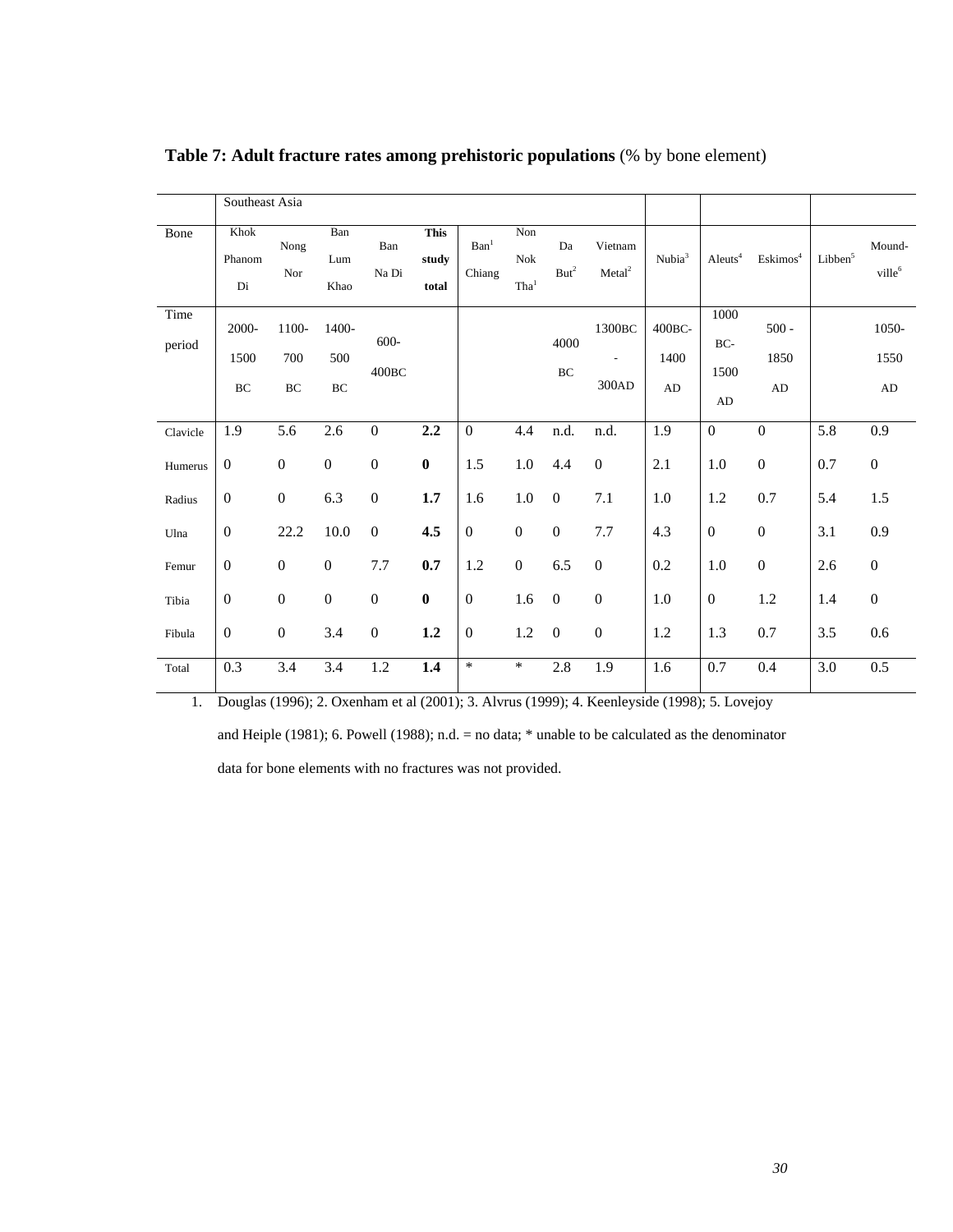#### **References**

- Adi, M, Ogden, GN and Chisholm, DM. 1990. An analysis of mandibular fractures in Dundee, Scotland (1977-1985). *British Journal of Oral Maxillofacial Surgery* **28**: 194-9.
- Akama, MK, Chindia, ML and Ndungu, FL. 1993. Occurrence and pattern of mandibular fractures at Kisii District Hospital, Kenya. *East African Medical Journal* **70**: 732-3.

Alvrus, A. 1999. Fracture patterns among the Nubians of Semna South, Sudanese Nubia. *International Journal of Osteoarchaeology* **9**: 417-429.

- Aufderheide, AC and Rodriquez-Martin, C. 1998. *The Cambridge Encyclopaedia of Human Paleopatholgy*. Cambridge University Press: Cambridge.
- Bucholz, RW and Heckman, JD, (eds). 2001. *Rockwood and Green's Fractures in Adults*. Lippincott Williams and Wilkins: Philadelphia.
- Buikstra, JE and Ubelaker, DH, (eds). 1994. *Standards for Data Collection from Human Skeletal Remains*. Arkansas Archaeological Survey Research Series No. 44. Arkansas Archaeological Survey: Fayetteville, Arkansas.
- Chetwin, J. 2001. *War Before Angkor: The Evidential and Theoretical Context of Warfare in Prehistoric Thailand*. Master of Arts. Dunedin, University of Otago**.**
- Chidzonga, MM. 1990. Mandibular fractures, analysis of 541 cases. *Central African Journal of Medicine* **36**: 97-103.
- Cohen, MN and Armelagos, GJ. 1984. Paleopathology at the origins of agriculture: Editor's summation. In *Paleopathology at the Origins of Agriculture*. MN Cohen and GJ Armelagos, (eds). Academic Press Inc: Orlando. 585-601.
- Domett, K. 2001. *Health in late prehistoric Thailand*. British Archaeological Reports (International Series): 946. Archaeopress: Oxford.
- Douglas, MT. 1996. *Paleopathology in human skeletal remains from the pre-metal, Bronze and Iron ages, northeastern Thailand*. PhD. University of Hawaii**.**
- Grauer, AL and Roberts, CA. 1996. Paleoepidemiology, healing, and possible treatment of trauma in the medieval cemetery population of St. Helen-on-the-Walls, York, England. *American Journal of Physical Anthropology* **100**: 531-544.
- Higham, CFW. 1996. *The Bronze Age of Southeast Asia*. Cambridge World Archaeology. Cambridge University Press: Cambridge.
- Higham, CFW. 2002. *Early Cultures of Mainland Southeast Asia*. River Books: Bangkok.
- Higham, CFW and Bannanurag, R. 1990. *The Excavation of Khok Phanom Di: a Prehistoric Site in Central Thailand. Volume I: The Excavation, Chronology and Human Burials.* The Society of Antiquaries of London: London.
- Higham, CFW and Thosarat, R. 1998. Conclusions and summary of results. In *The Excavation of Nong Nor: a Prehistoric Site in Central Thailand*. CFW Higham and R Thosarat, (eds). Department of Anthropology, University of Otago: Dunedin. 523-539.
- Higham, TFG and Hogg, A. 1998. The Radiocarbon Chronology. In *The Excavation of Nong Nor: A Prehistoric Site in Central Thailand*. CFW Higham and R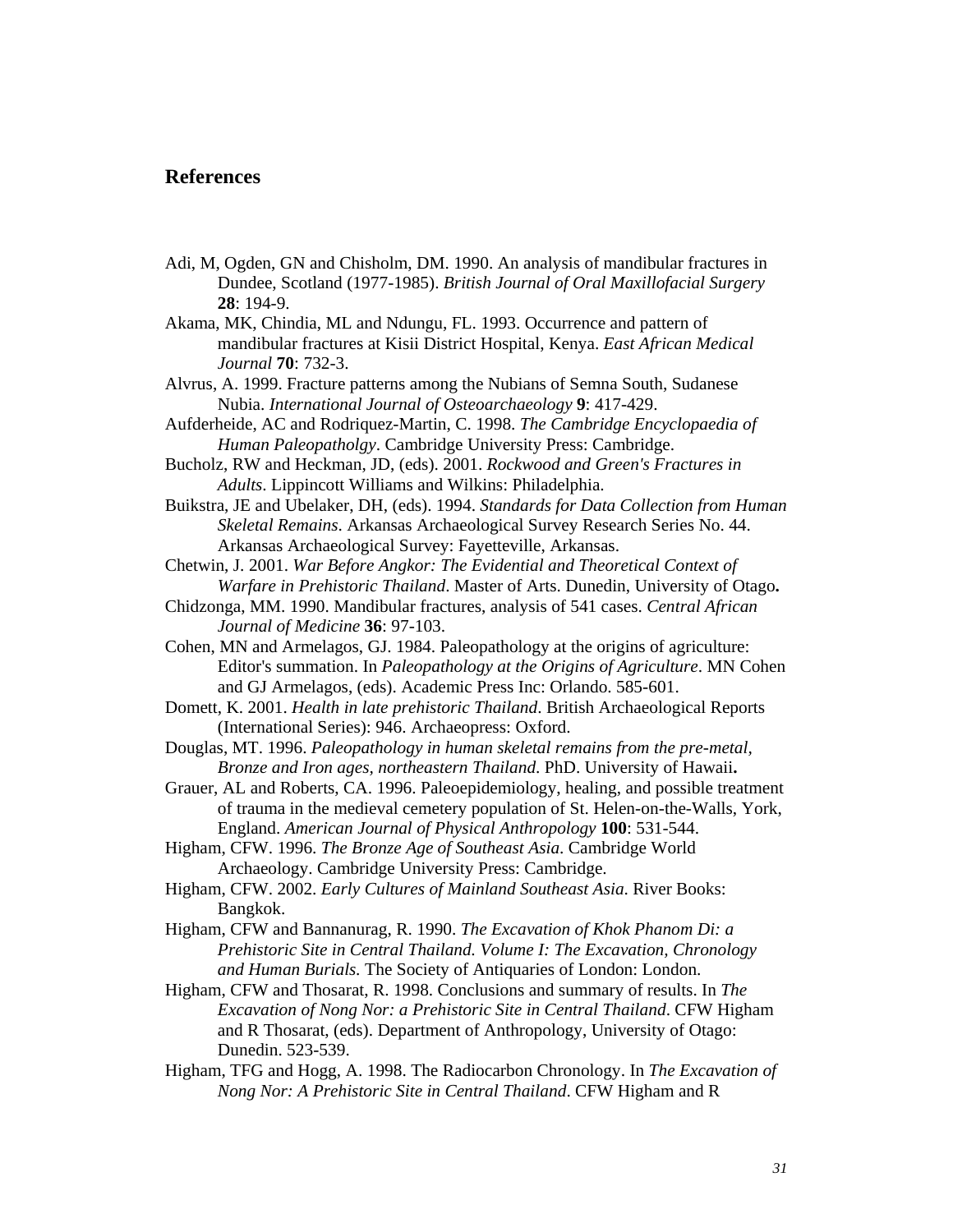Thosarat, (eds). Anthropology Department, University of Otago: Dunedin. 23- 25.

- Hillson, S. 2001. Recording dental caries in archaeological human remains. *International Journal of Osteoarchaeology* **11**: 249-289.
- Judd, MA and Roberts, CA. 1998. Fracture patterns at the Medieval Leper hospital in Chichester. *American Journal of Physical Anthropology* **105**: 43-55.
- Jurmain, R. 1999. *Stories from the Skeleton. Behavioural Reconstruction in Human Osteology*. Interpreting the Remains of the Past: 1. Gordon and Breach: Amsterdam.
- Keenleyside, A. 1998. Skeletal evidence of health and disease in pre-contact Alaskan Eskimos and Aleuts. *American Journal of Physical Anthropology* **107**: 51-70.
- Kelley, JO and Angel, JL. 1987. Life stresses of slavery. *American Journal of Physical Anthropology* **74**: 199-211.
- Larsen, CS. 1997. *Bioarchaeology: Interpreting behaviour from the human skeleton*. Cambridge Studies in Biological Anthropology 21. Cambridge University Press: Cambridge.
- Lovejoy, CO and Heiple, KG. 1981. The analysis of fractures in skeletal populations with an example from the Libben site, Ottowa County, Ohio. *American Journal of Physical Anthropology* **55**: 529-541.
- Lovell, NC. 1997. Trauma analysis in Paleopathology. *Yearbook of Physical Anthropology* **40**: 139-170.
- Merbs, CF. 1989. Trauma. In *Reconstruction of Life from the Skeleton*. MY Iscan and KAR Kennedy, (eds). Alan R. Liss, Inc: New York. 161-189.
- Mwaniki, DL and Guthua, SW. 1990. Occurrence and characteristics of mandibular fractures in Nairobi, Kenya. *British Journal of Oral Maxillofacial Surgery* **28**: 200-2.
- Olson, RA, Fonseca, RJ, Zeitler, DL and Osbon, DB. 1982. Fractures of the mandible: a review of 580 cases. *Journal of Oral Maxillofacial Surgery* **40**: 23-8.
- O'Reilly, DJW. 1999. *A diachronic analysis of social organisation in the Mun River Valley*. PhD. Dunedin, University of Otago**.**
- O'Reilly, DJW. 2000. From the Bronze Age to the Iron Age in Thailand: Applying the Heterarchical Approach. *Asian Perspectives* **39**: 1-19.
- Oxenham, MF, Walters, I, Cuong, NL and Thuy, NK. 2001. Case studies in ancient trauma: Mid-Holocene through Metal periods in Northern Vietnam. In *Causes and Effects of Human Variation*. M Hennenberg, (ed.). Australasian Society for Human Biology, University of Adelaide: Adelaide.
- Pietrusewsky, M and Douglas, MT. 2002a. *Ban Chiang: a prehistoric village site in northeast Thailand. I: The human skeletal remains.* University Museum monograph: 111. Museum of Archaeology and Anthropology, University of Pennsylvania: Philadelphia.
- Pietrusewsky, M and Douglas, MT. 2002b. Intensification of agriculture at Ban Chiang: Is there evidence from the skeletons? *Asian Perspectives* **40**(2): 157-178.
- Powell, ML. 1988. *Status and Health in Prehistory: A Case Study of the Moundville Chiefdom*. Smithsonian Institution Press: Washington.
- Richards, RR. 2001. Fractures of the shaft of the radius and ulna. In *Rockwood and Green's Fractures in Adults*. RW Bucholz and JD Heckman, (eds). Lippincott Williams and Wilkins: Philadelphia. **1:** 869-920.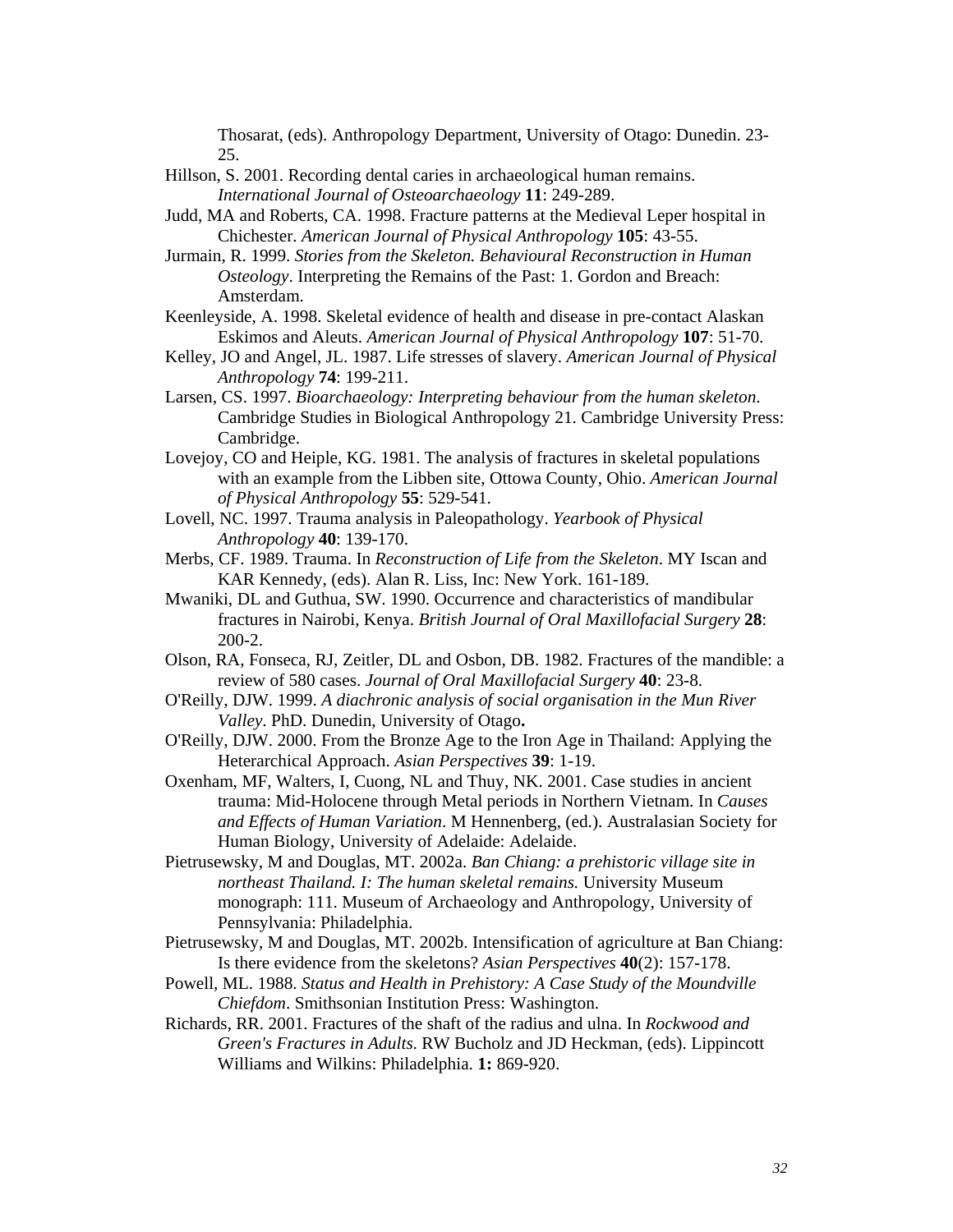- Roberts, C. 1991. Trauma and treatment in the British Isles in the Historic Period: A design for multidisciplinary research. In *Human Paleopathology: Current Syntheses and Future Options*. DJ Ortner and AC Aufderheide, (eds). Smithsonian Institution Press: Washington, DC. 225-240.
- Roberts, C and Manchester, K. 1995. *The Archaeology of Disease*. Cornell University Press: Ithaca, New York.
- Rogers, LF. 1992. *Radiology of Skeletal Trauma.* Churchill Livingstone: New York.
- Smith, MO. 1996. 'Parry' fractures and female-directed interpersonal violence: Implications from the Late Archaic of west Tennessee. *International Journal of Osteoarchaeology* **6**: 84-91.
- Springfield, D and Jennings, C. 1991. Pathologic Fractures. In *Rockwood and Green's Fractures in Adults*. CA Rockwood, DP Green and RW Bucholz, (eds). J.B.Lipincott Company: Philadelphia. **1:** 417-440.
- Tayles, N. 1999. *The Excavation of Khok Phanom Di, a Prehistoric Site in Central Thailand. Vol. 5: The People*5. Society of Antiquaries of London, Research Report no. LXI: London.
- Walker, PL. 1997. Wife beating, boxing, and broken noses. In *Troubled Times Violence and Warfare in the Past*. DL Martin and dW Frayer, (eds). Gordon and Breach: Amsterdam. 112-145.
- Zar. 1999. *Biostatistical Analysis*. Prentice Hall: Upper Saddle River, N.J.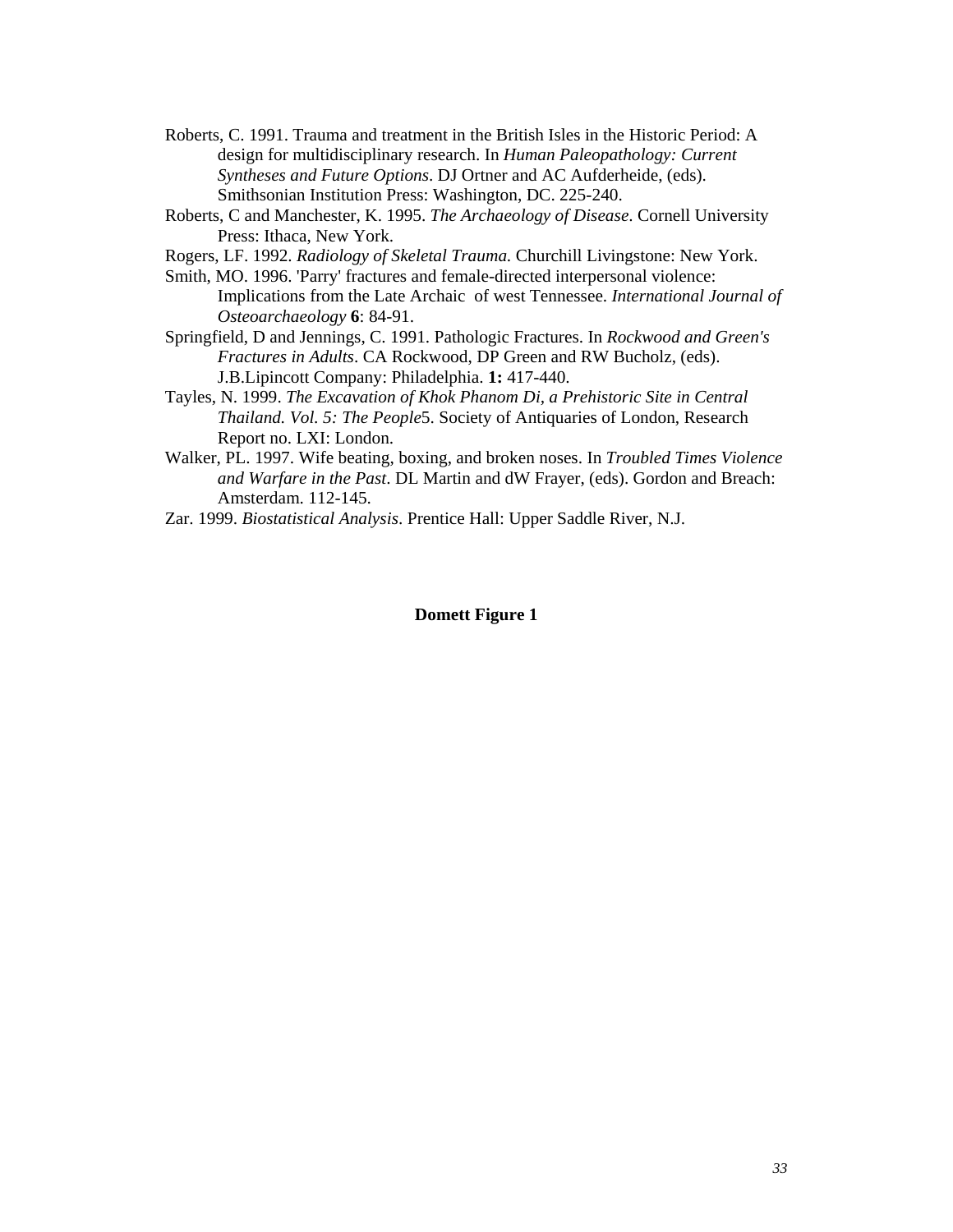

**Figure 1:** Map of Thailand indicating the location of the sites discussed in this study.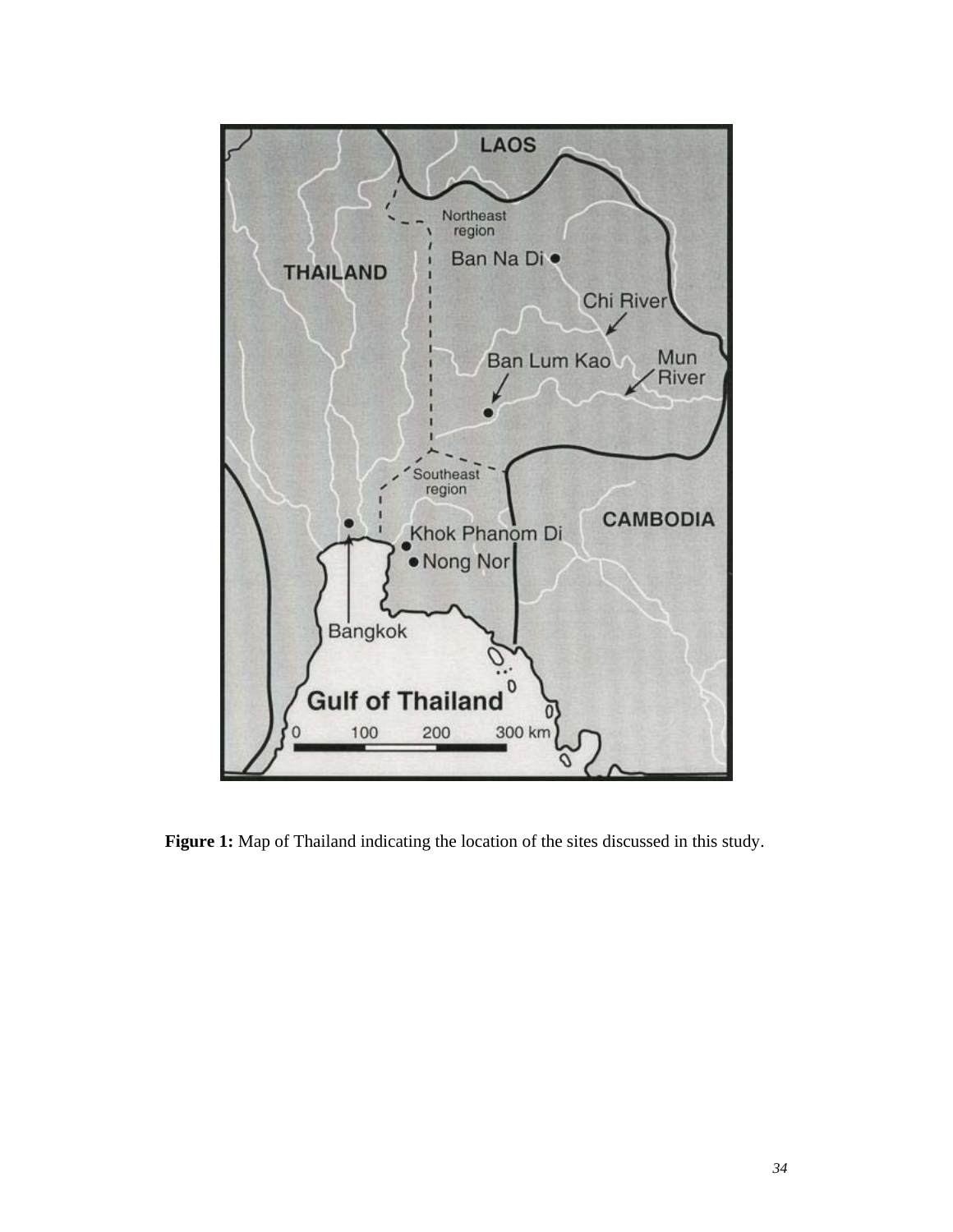

**Figure 2:** Right metacarpals (lateral view) from Burial 142, Khok Phanom Di, a 31 year old female. The fourth metacarpal shows a healed midshaft fracture.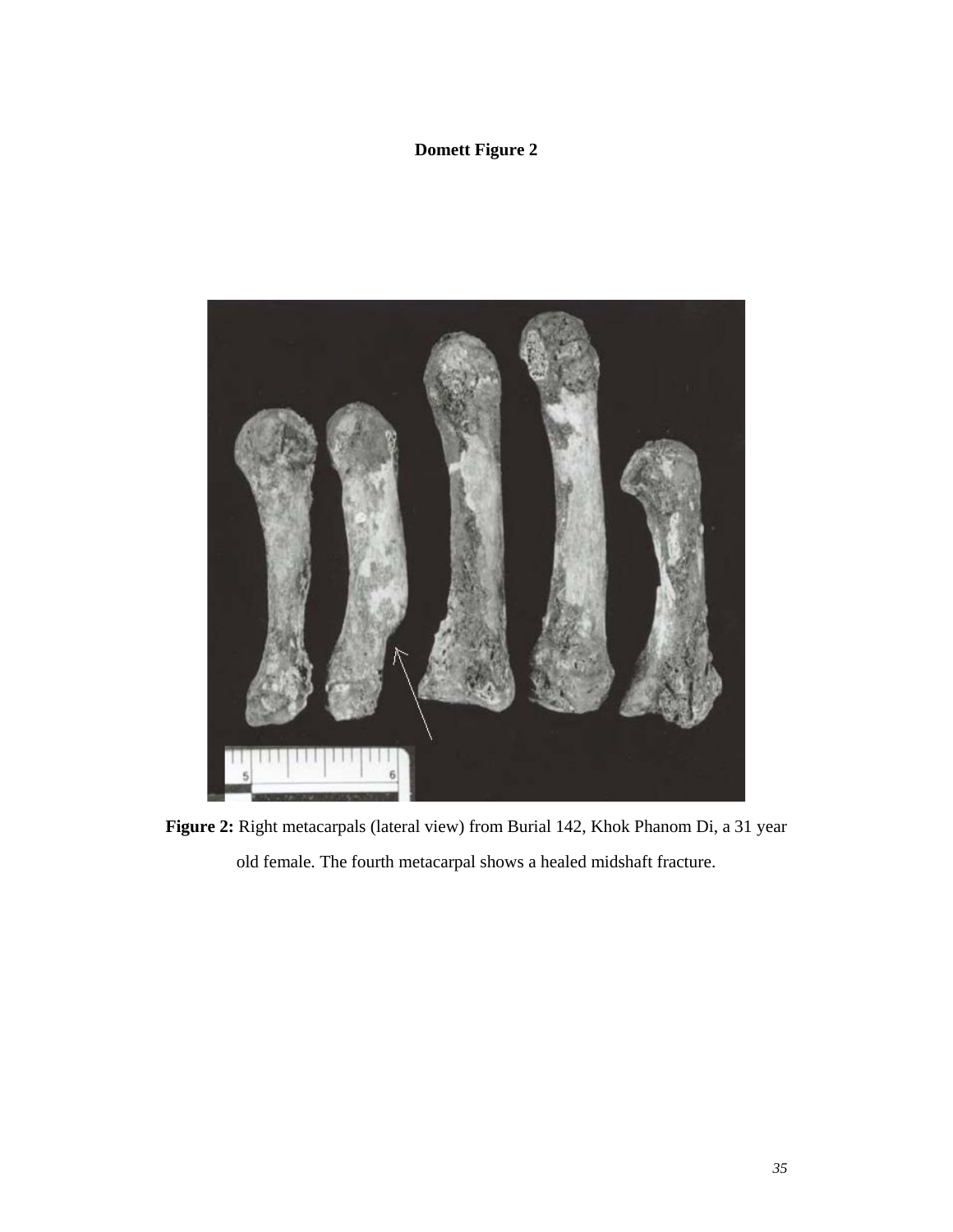

**Figure 3:** Left radius and ulna (anterior view) from Burial 30, Ban Lum Khao, a 30-34 year old male. The ulna and radius both have fractures in the proximal third of the shaft; note the junctional pseudoarthrosis. NB. These bones were covered in a postmortem

calcareous deposit.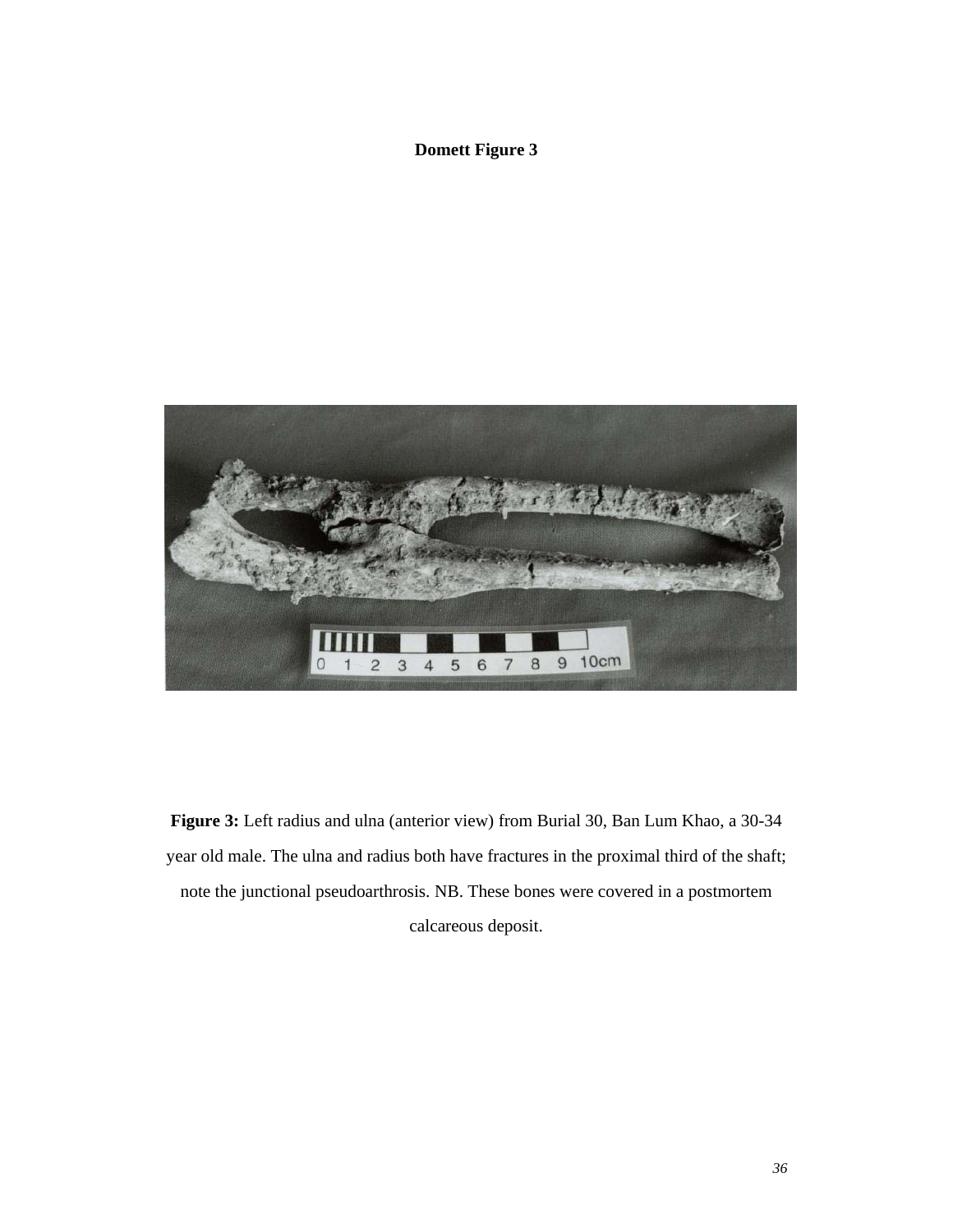

**Figure 4:** Right humerus, radius and ulna (anterior view) from Burial 98, Ban Lum Khao, a 35-39 year old female. The ulna has a healed Monteggia fracture of the proximal third of the shaft (arrow); note the formation of a new joint for the radial head inferior to the lateral supracondylar ridge of the humerus (arrowhead). NB. These bones were covered in a postmortem calcareous deposit.